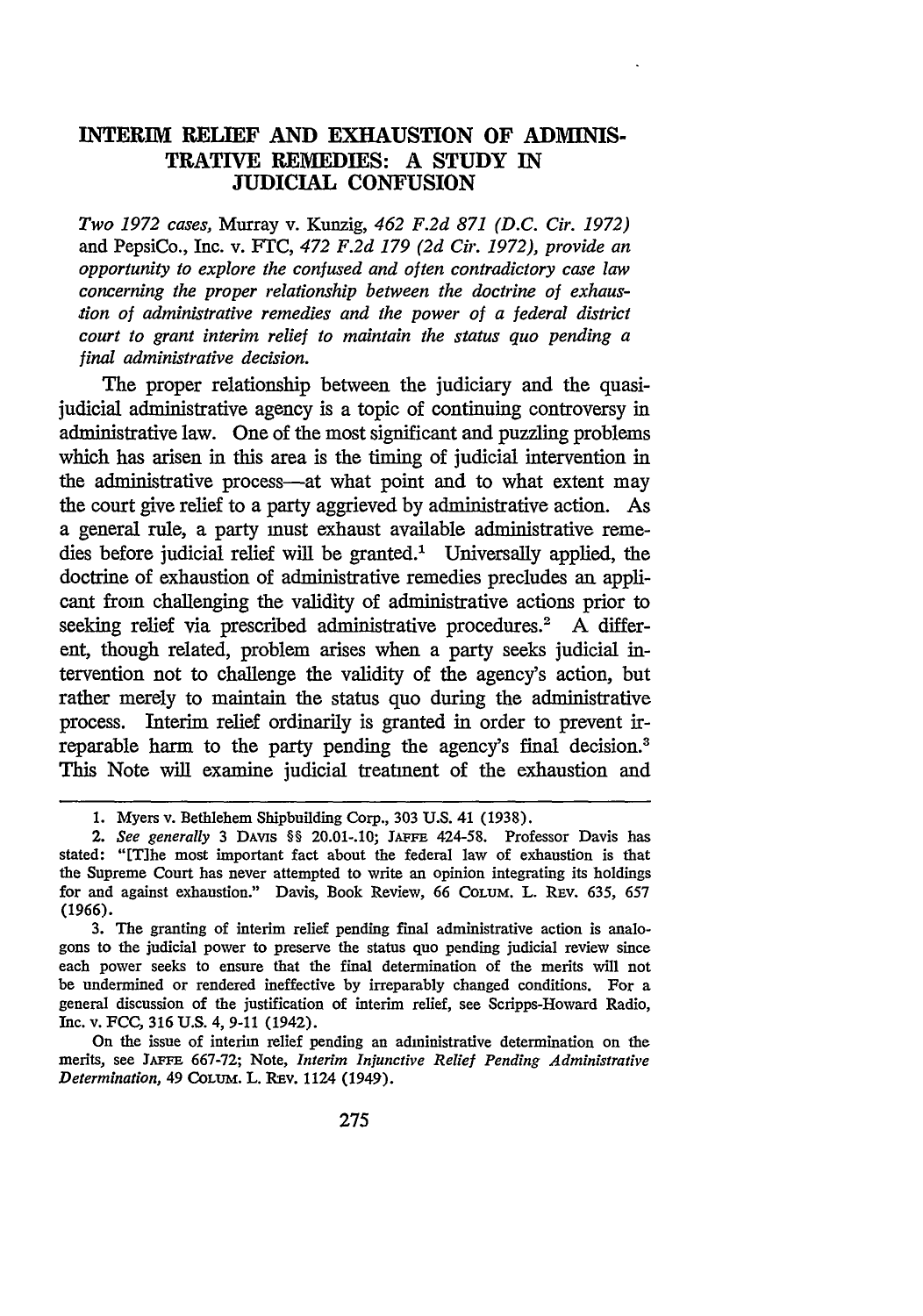interim relief issues, analyze the significance of differentiating between the two similar and yet quite distinct situations, and attempt to delineate their respective parameters in order to ascertain which doctrine, with its attendant tests and remedies, should appropriately be applied in any particular factual context.

### EXHAUSTION OF ADMINISTRATIVE REMEDIES

*The Doctrine Defined.* A desire for orderly and efficient procedure<sup>4</sup> and an implicit recognition of the requirements of comity<sup>6</sup> underlie the exhaustion doctrine. Properly applied, exhaustion performs a function which can be analogized to that performed by federal judicial statutes which severely limit the availability of interlocutory appeals.<sup>6</sup> As a practical matter, premature interruption of the administrative process often leads to additional delay and expense; moreover, the disputed issue is frequently rendered moot or insignificant as a result of the final administrative decision. Considerations of comity also lie behind the doctrine. Administrative agencies function as entities quite separate from the judiciary-they are essentially an arm of the executive branch with legislatively conferred powers and duties; accordingly, courts are relatively reluctant to interfere with prescribed administrative procedure in the absence of unusual circumstances, particularly where the disputed question is one which is within the agency's special expertise.<sup>7</sup> While the doctrine has been said to be one of discretion,<sup>8</sup> arguably its application is mandatory

4. United States v. L.A. Tucker Lines, Inc., 344 U.S. 33, 36-37 (1952); Prentis v. Atlantic Coast Line Co., 211 U.S. 210, 232 (1908); 37 U. CIN. L. REV. 861, 862-63 (1968).

*5. See* **JAFFE** 426; Berger, *Exhaustion of Administrative Remedies,* 48 **YALE** *LJ.* 981, 984-85 *(1939). Cf.* Railroad & Warehouse Comm'n v. Duluth St. Ry., 273 U.S. 625, 628 (1927); Pacific Tel. & Tel. Co. v. Kuykendall, 265 U.S. 196, 203 (1924); Prentis v. Atlantic Coast Line Co., 211 U.S. 210, 229 (1908).

*6. See, e.g.,* 28 U.S.C. §§ 1291-92 (1970).

7. **JAFFE** 424-26; Comment, *Exhaustion of Administrative Remedies,* 39 CoR-**NELL** L.Q. 273, 292-93 *(1954). See, e.g.,* McKart v. United States, 395 U.S. 185, 194 (1969); Wolf Corp. v. SEC, 317 F.2d 139, 142-43 (D.C. Cir. 1963).

8. **JAFFE** 425. Professors Jaffe and Davis contend the exhaustion doctrine should be discretionary as to its application, depending upon a balancing of several factors. See DAVIS § 20.03; JAFFE 432-37. Supporting this theory, Judge Magruder has said:

This [exhaustion] doctrine had its origin in a *discretionary* rule adopted<br>by courts of equity to the effect that a petitioner will be denied equitable<br>relief when he las failed to pursue an available administrative remed

For an opposite view, Professor Berger has stated: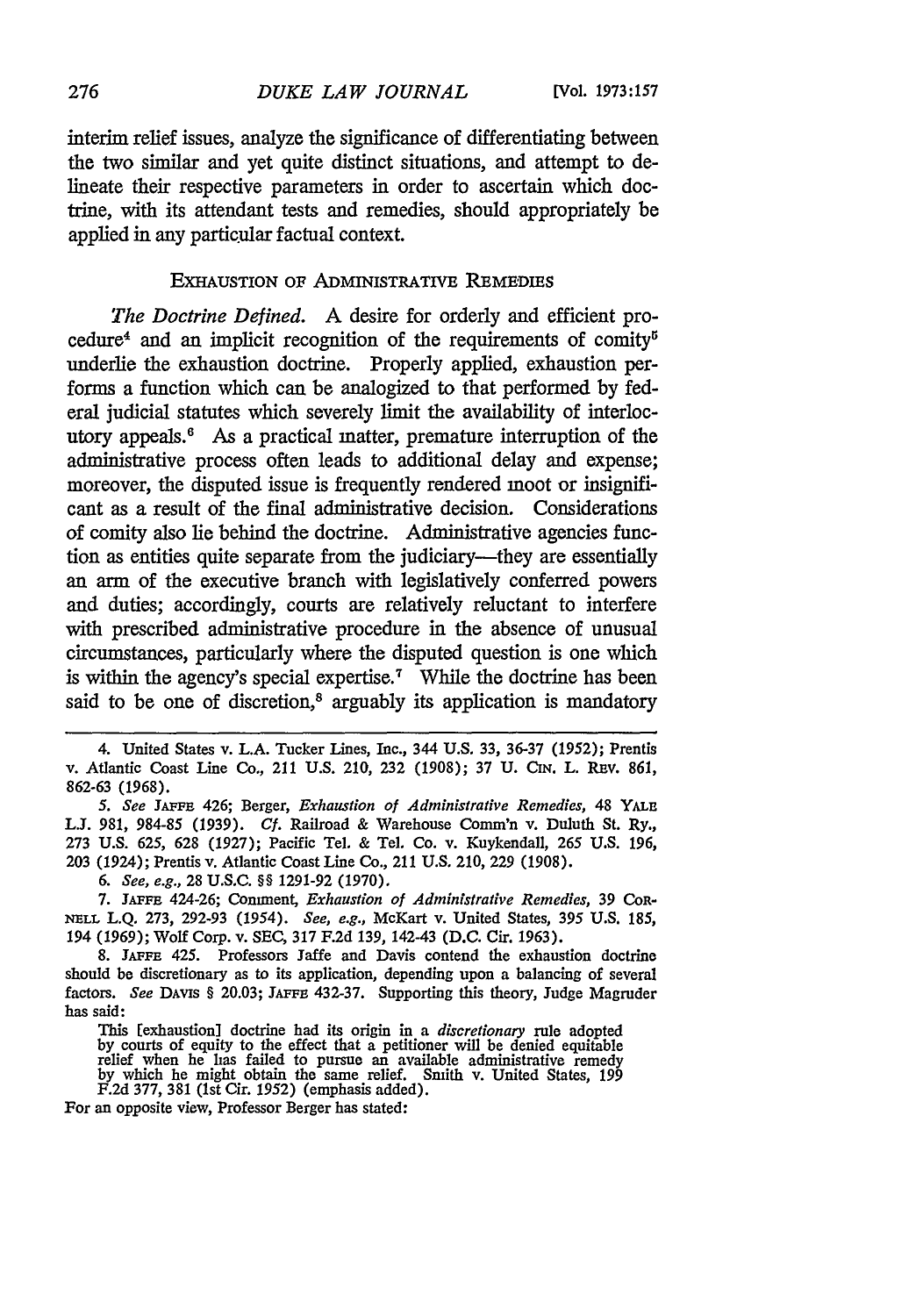where a statute prescribes a specific administrative procedure, limits the judicial review from such procedure to a specific court, and denominates such review as "exclusive."<sup>9</sup>

Consistent with the rationale behind the doctrine, the courts will not require exhaustion either where the available administrative remedy would be inadequate to prevent irreparable injury<sup>10</sup> or where to exhaust the prescribed administrative procedure would be an exercise in futility.<sup>11</sup> These are not exceptions to the exhaustion requirement but rather are in accord with it, since the logic which supports the doctrine presupposes the availability of an adequate administrative remedy which offers substantial protection of the asserted right. Thus, exhaustion is not required where an intermedi-

For an analysis of the discretionary-nondiscretionary conflict, see Comment, *Exhaustion of Administrative Remedies as a Prerequisite to Judicial Review-Discretionary Treatment by Federal Courts,* 44 MIcH. L. Ray. 1035 (1946). The Supreme Court seems to accept the discretionary theory. *See* McKart v. United States, 395 U.S. 185, 193 (1969).

*9. See* McAllister, *Statutory Roads to Review of Federal Administrative Orders,* 28 CALIF. L. REV. 129, 151-64 (1940).

10. See Deering Milliken, Inc. v. Johnston, 295 F.2d 856 (4th Cir. 1961). The court did not require exhaustion where the petitioner contended he was being irreparably injured by agency delay. The court noted that in such a case:

[Tihere is no available administrative remedy. If hearings are held be-fore a trial examiner pursuant to the second remand order, the plaintiff will have no right to attack there the propriety of the Board's action in again remanding the case. Nor will it there have any effective right to assert its contention that the second remand order and the holding of extended additional hearings pursuant to it constitute a present denial of its<br>rights under . . . the Administrative Procedure Act. Indeed, the Board<br>does not liere contend that there is any administrative remedy available to the plaintiff for the protection of the right asserted. It contends only that the right may be ultimately asserted, after the delay is done, in a review proceeding. . **.** . *Id.* at 866.

But such review, the court held, would be insufficient to protect against the injury caused by the delay; accordingly, exhaustion was not required.

11. That "futile" exhaustion will not be required is made clear in Williams v. Richardson, 347 F. Supp. 544 (W.D.N.C. 1972).

Where administrative review is certain to be fruitless and is calculated neither to afford relief nor even to afford a *review* of the one point at issue .**.** .failure to pursue administrative remedies should not be a bar **' \* l\*\*** *Id.* at 548.

It has been noted that exhaustion does not require parties to be "buffeted from 'pillar to post' in a vain search for a tribunal that can vouchsafe to them their rights." Randolph v. Missouri-Kansas-Texas R.R., 85 F. Supp. 846, 847 (W.D. Mo. 1949), *affd,* 182 F.2d 996 (8th Cir. 1950).

Judicial relief is today conditioned upon exhaustion of the administrative remedy largely because courts of equity believed that the presence of that remedy, like the availability of an adequate remedy at law, defeated equity jurisdiction. . **.** . [Tihe logic of the development of the rule demands a crystallization of its non-discretionary nature in all branches of the doc-trine. Berger, *Exhaustion of Administrative Remedies, supra* note 5, at 1006.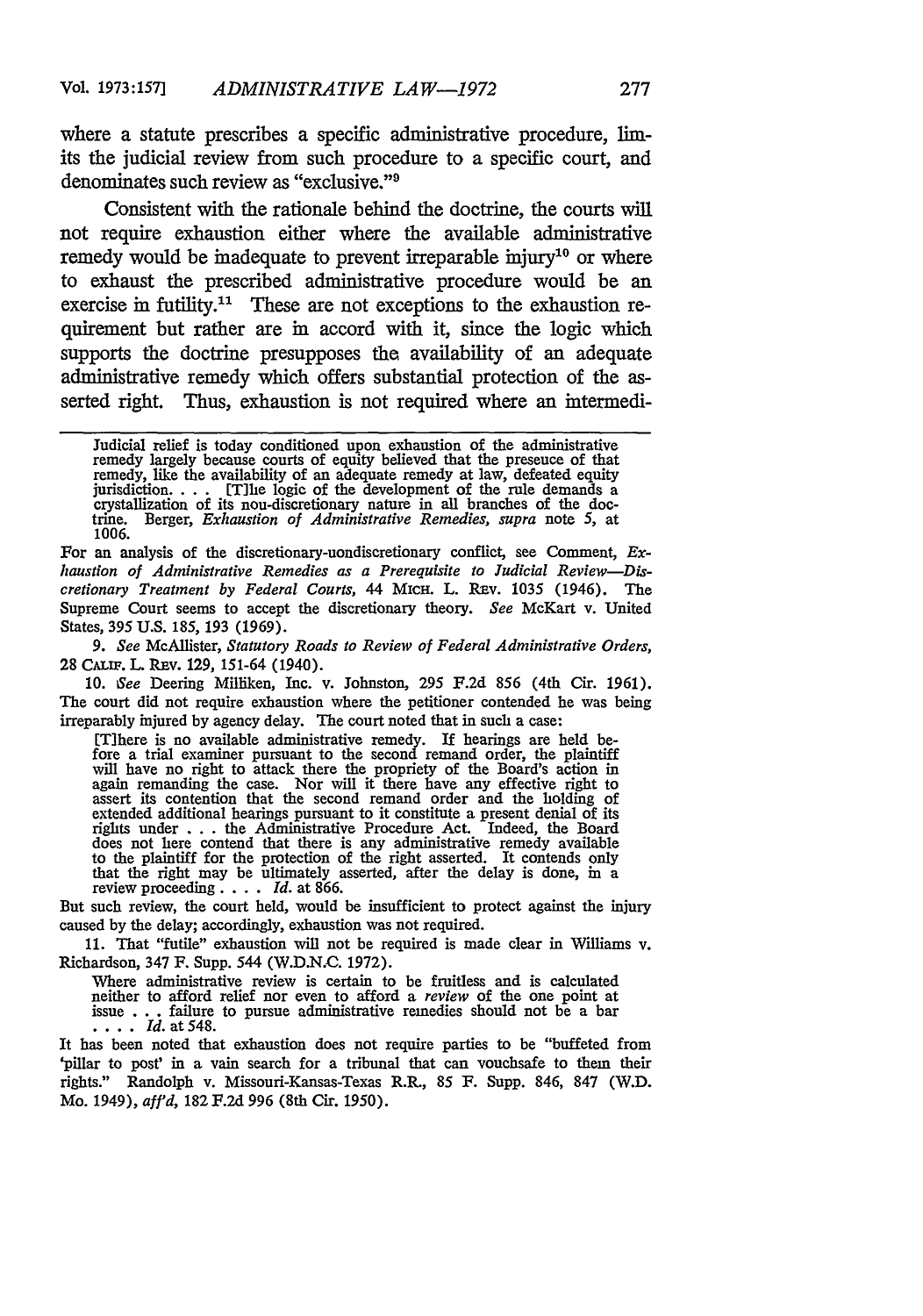ate agency decision subjects the petitioner to immediate harm which the prescribed course of administrative review is inadequate to prevent; here it may be said that the petitioner has exhausted all available remedies *vis-a-vis* the particular injury asserted. In addition, where the available administrative remedies are more of form than substance, the petitioner will not be required to exhaust procedures which are in fact meaningless.<sup>12</sup> In sum, exhaustion, where applicable, is designed to allow the administrative agency to perform the task delegated to it by the legislature—the application of its specialized understanding to problems within a specified area-free from the disruption of judicial intervention in its established procedure. It is based not only on respect of one branch for the integrity of another, but also on the practical considerations of avoiding additional delay and expense by allowing problems to be resolved in an orderly and efficient manner when the ordinary course of judicial review will adequately protect the rights of the private parties.

*The Doctrine and Its Exceptions.* In the leading case of *Myers v. Bethlehem Shipbuilding Corp.,"3* the Supreme Court held that a district court did not have jurisdiction to determine the applicability of provisions of the National Labor Relations  $Act^{14}$  to a party which had been charged with a complaint by the National Labor Relations Board (NLRB) and was seeking to enjoin a subsequent NLRB hearing based on the complaint. Bethlehem contended that the proposed action was *ultra vires* and denied that it was involved in either interstate or foreign commerce, which was a prerequisite for the Board's jurisdiction to attach; therefore, jurisdiction lay in the district court to enjoin the hearing. In denying the requested relief, the Court ruled that such judicial intervention would be "at war with the long settled rule of judicial administration that no one is entitled to

13. 303 U.S. 41 (1938). For a discussion of *Myers,* see DAvis § 20.02; **JAFFz** 433.

14. 29 U.S.C. §§ 141-68 (1970).

<sup>12.</sup> *E.g.,* Williams v. Richardson, 347 F. Supp. 544 (W.D.N.C. 1972). In *Williams,* the plaintiffs brought an action in a district court to have a portion of the Social Security Act which denied certain benefits to illegitimate children declared unconstitutional. The plaintiffs brought suit without waiting for decision by the Secretary of Health, Education and Welfare with respect to their pending request for reconsideration of the administrative ruling terminating their benefits. Immediate judicial review was granted on the basis that the Secretary was specifically required by statute to deny plaintiffs' claims. Accordingly, there was no "practical prospect that the statutory administrative review procedure would be more than an empty formality." *Id.* at 548.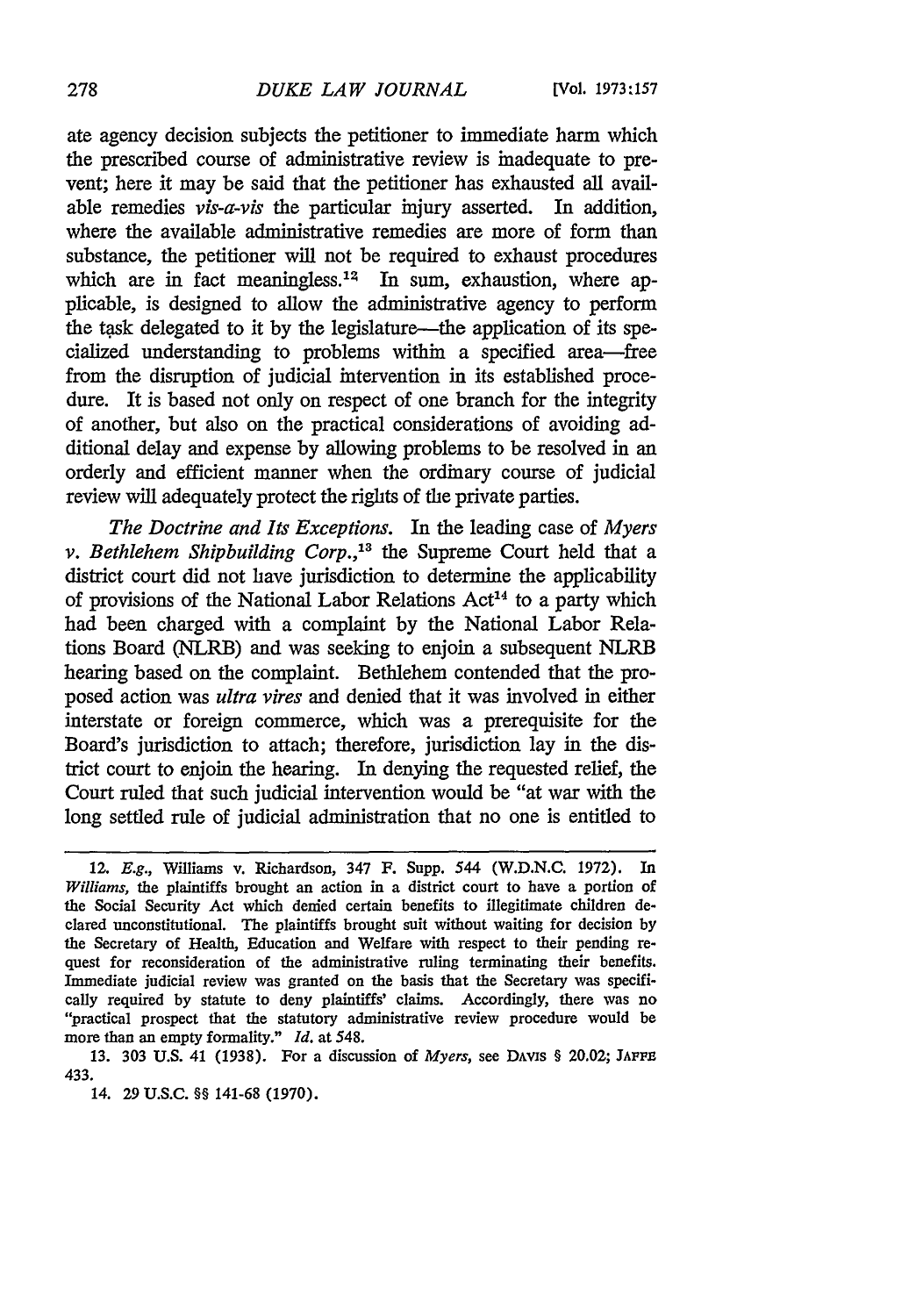judicial relief for a supposed or threatened injury until the prescribed administrative remedy has been exhausted."<sup>15</sup>

*The Myers* principle is subject to several important exceptions. For example, exhaustion was not required in *Leedom v. Kyne.*<sup>16</sup> where the petitioner contended that an order issued **by** the NLRB was beyond its statutorily delegated powers. *In Leedom,* the Supreme Court held that the district court did have jurisdiction because the Board's order was invalid on its face as an attempted exercise of power that was contrary to a specific statutory prohibition. However, the *Leedom* exception has been held to be very narrow, encompassing only egregious agency errors, such as the assertion of a power specifically denied by statute. A mere claim of *ultra vires* agency action is insufficient to avoid the exhaustion requirement, $17$ 

16. 358 U.S. 184 (1958). The National Labor Relations Act provides that, in determining the unit appropriate for collective bargaining purposes, "the Board shall not (1) decide that any unit is appropriate for such purposes if such unit includes both professional employees and employees who are not professional employees unless a majority of such professional employees vote for inclusion in such nnit." 29 U.S.C. § 159(b) (1970). Having refused to hold an election among the professional employees of a labor organization to ascertain whether a majority of them would vote for inclusion in such a unit, the Board included both professional and nonprofessional employees in the bargaining unit. The professional employees thereafter brought suit in a district court, asserting that the Board had exceeded its statutory power by including the professional employees, without their consent, in a unit with nonprofessionals and asking that the Board's action be set aside. *Id.* at 185-86.

17. Leedom v. Kyne represents only a narrow and rarely successfully in-voked exception to the doctrine that exhaustion of administrative procedures is a condition precedent to federal court jurisdiction. Under this ex- ception access to the courts is accorded only if the Mediation Board's determination is infused with error which is of a *summa* or *magna* quality as<br>contraposed to decisions which are simply *cum* error. Only the egregious<br>error melds the Board's decision into justiciability. Lesser malignanc

*See, e.g.,* Brotherhood of Ry. Clerks v. Association for the Benefit of Non-Contract Employees, 380 U.S. 650 *(1965);* Boire v. Greyhound Corp., 376 U.S. 473, 481 (1964); International Bhd. of Teamsters v. Brotherhood of Ry. Clerks, 402 F.2d 196, 204-05 (D.C. Cir.), *cert. denied,* 393 U.S. 848 (1968); Modem Plastics Corp. v. McCulloch, 400 F.2d 14, 17 (6th Cir. 1968); Frito-Lay, Inc. v. FTC, 380 F.2d 8 (5th Cir. 1967); Teamsters Local 690 v. NLRB, 375 F.2d 966 (9th Cir. 1967); UNA Chapter Flight Eng'rs' Int'l Ass'n v. National Mediation Bd., 294 F.2d 905 (D.C. Cir. 1961), *cert. denied,* 368 U.S. 956 (1962); International

<sup>15. 303</sup> U.S. at 50 (citation omitted). Although the doctrine did not receive general recognition until the landmark case of Prentis v. Atlantic Coast Line Co., 211 U.S. 210 (1908), it had been applied by the Supreme Court in United States v. Sing Tuck, 194 U.S. 161, 168-70 (1904). For earlier federal manifestations of the doctrine, see Altschul v. Gittings, 86 F. 200 (C.C.D. Ore. 1898); Dundee Mortgage Trust Inv. Co. v. Charlton, 32 F. 192 (C.C.D. Ore. 1887).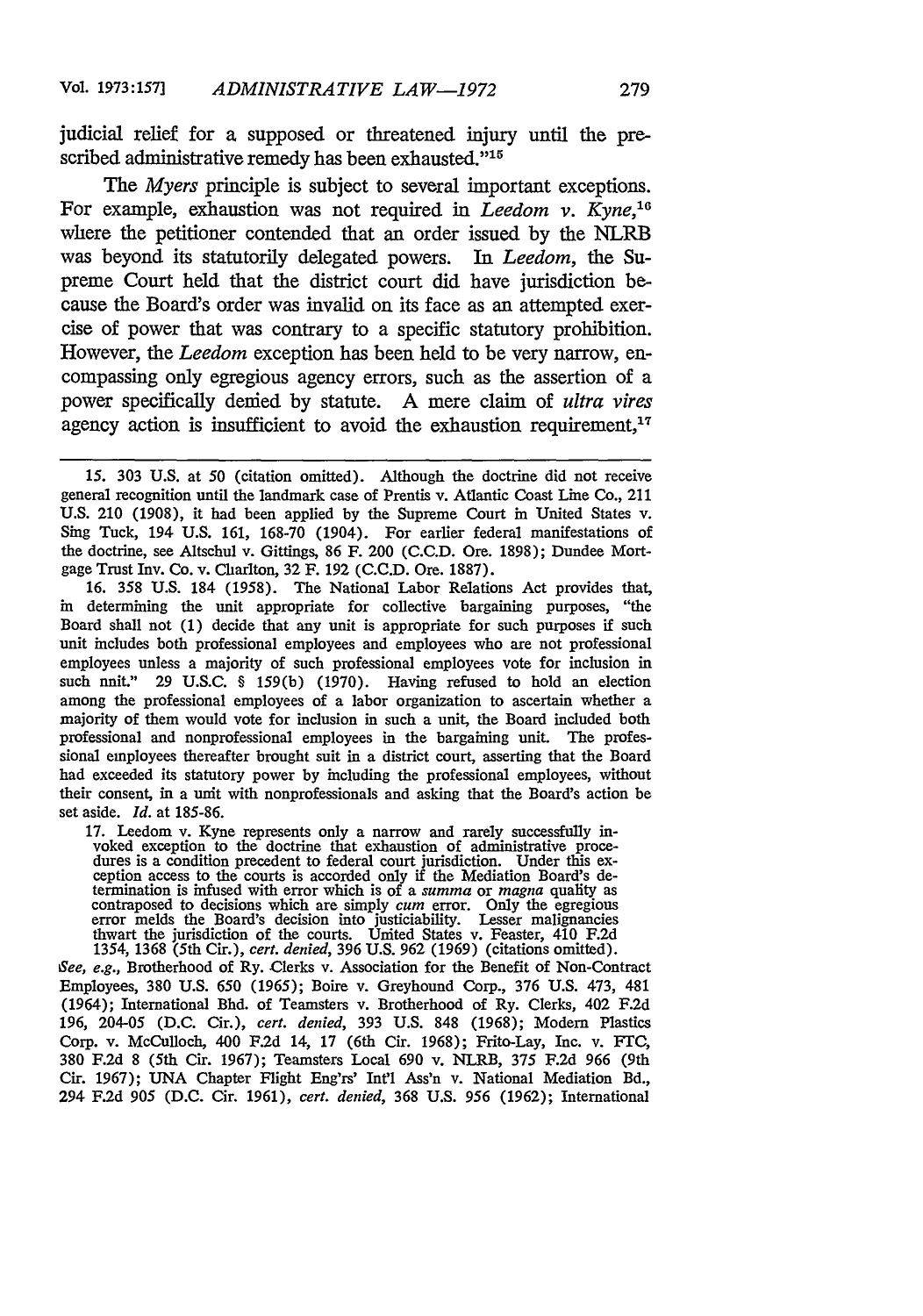otherwise exhaustion would not have been required in the landmark *Myers* case.<sup>18</sup>

The Supreme Court enunciated another exception to the exhaustion doctrine in *McCulloch v. Sociedad Nacional de Marineros de Honduras,"9* where prompt judicial review was given to a challenge of NLRB jurisdiction, even though no specific statutory prohibition had been violated by the Board. In *McCulloch,* the Court permitted review of an NLRB election order because of international overtones involved in the Board's application of the National Labor Relations Act to foreign maritime crews.<sup>20</sup> Exhaustion was not required because of "the presence of public questions particularly high in the scale of our national interest because of their international complexion."<sup>21</sup> Thus, *McCulloch*, although involving an atypical factual situation, implies that prompt judicial review will be permitted where agency action raises questions of such a public nature as to affect significantly the national interest.

A third exception was formulated by the Second Circuit in Fay *v. Douds*,<sup>22</sup> where a labor union complained that its status as exclusive bargaining agent had been terminated by an NLRB hearing examiner without benefit of a hearing. Finding that the district court had jurisdiction to hear the complaint, the Court of Appeals held that

Ass'n of Tool Craftsmen v. Leedom, 276 F.2d 514 (D.C. Cir.), cert. *denied,* 364 U.S. 815 (1960).

Professor Davis has offered a proposed guide for determining the applicability of the exhaustion doctrine to a particular case where the administrative agency's jurisdiction is challenged. He believes the decision should be reached by a careful balancing of three factors--"extent of injury from pursuit of administrative remedy, degree of apparent clarity or doubt about administrative jurisdiction, and involvement of specialized administrative understanding in the question of jurisdiction." DAVIS § 20.03, at 69 (citations omitted).

18. *Compare* Myers v. Bethlehem Shipbuilding Corp., 303 **U.S.** 41, 47-48 (1938) *with* Leedom v. Kyne, 358 U.S. 184, 188-89 (1958).

19. 372 U.S. 10 (1963).

20. Although the members of the crews of vessels owned **by** a foreign subsidiary of an American corporation were foreign and represented by a foreign union, *id.* at 14, the NLRB held that the Act extended to them, and it ordered representative elections. This assertion of power to determine the representation of foreign seamen aboard vessels under foreign flags aroused vigorous protests from foreign governments and created international problems for the Government. *See id.* at 17. 21. *Id.* at 17.

22. 172 F.2d 720 (2d Cir. 1949); *accord,* Fitzgerald v. Hampton, 467 F.2d 755 (D.C. Cir. 1972); Amos Treat & Co. v. **SEC,** 306 F.2d 260 **(D.C.** Cir. 1962). However, this exception has been narrowly construed. *See* McCulloch v. Libby-Owens-Ford Glass Co., 403 F.2d 916, 917 (D.C. Cir. 1968), *cert. denied,* 393 U.S. 1016 **(1969);** Boire v. Miami Herald Publishing Co., 343 F.2d 17, 21 n.7 (5th **Cir.** *1965).*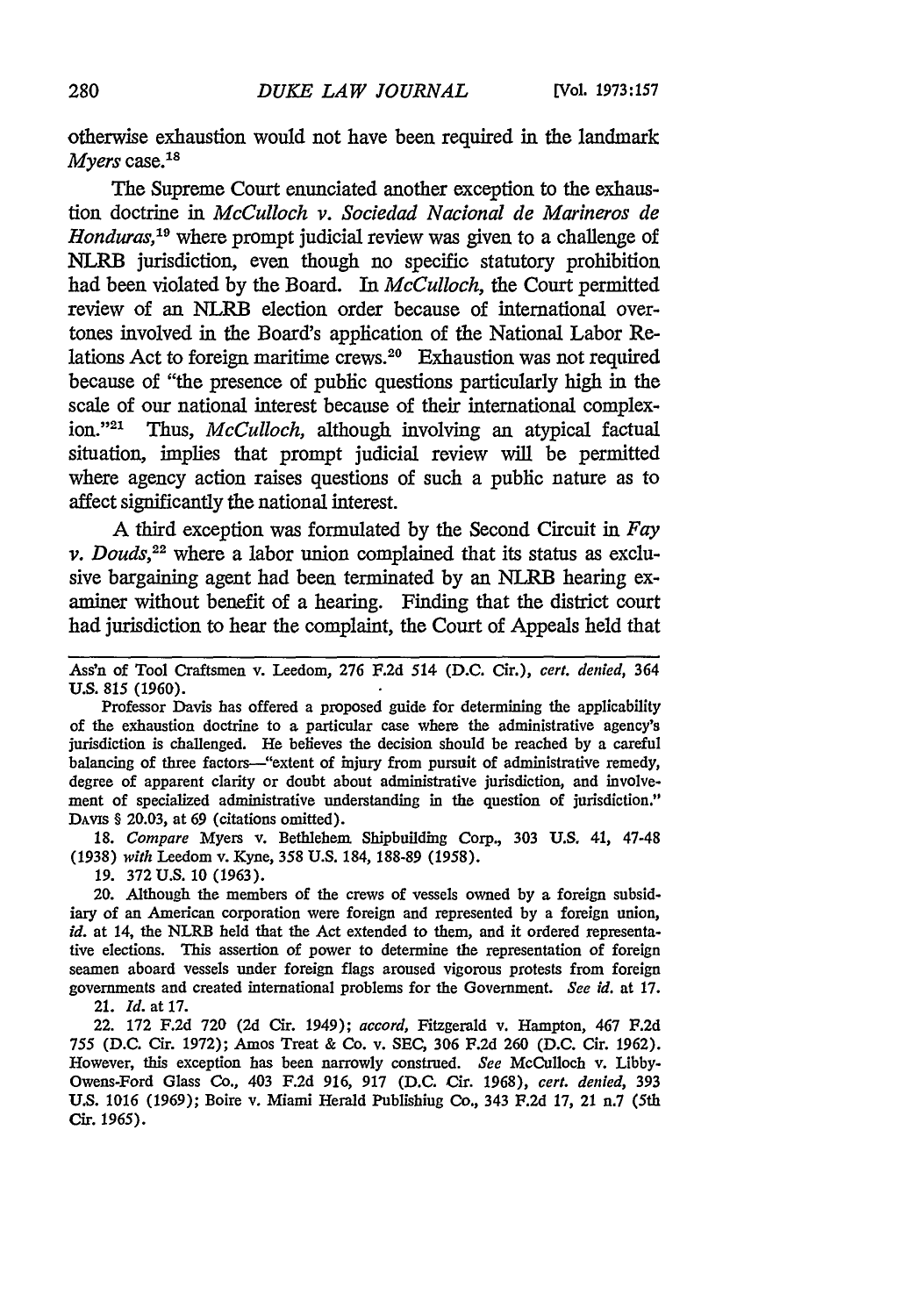exhaustion is not required when the petitioner has made a substantial showing that an agency action has violated his constitutional rights and the assertion of such rights is not "transparently frivo**lous." 23**

### INTERIM RELIEF

In theory, the exhaustion doctrine and the doctrine of interim relief pending administrative action are conceptually distinct and involve different considerations as to their application; however, the distinction is more difficult to make in practice. In many instances a judicial failure to draw this distinction will not lead to an improper result<sup>24</sup> in that there is a common factor in determining whether to grant interim relief or whether exhaustion is not required and review on the merits may be granted—that is, the presence and extent of irreparable injury. Nevertheless, such cases serve as misleading precedent, thereby further confusing the proper application of each of the doctrines.

Interim relief is a proposition quite distinct from the doctrine of exhaustion. It concerns the propriety of a court exercising its power to preserve the status quo until the prescribed administrative action is completed. The court is not asked to make a binding determination on the merits of a particular proceeding, but rather to prevent irreparable damage while the administrative decision still remains pending and uncertain. Thus, when a court insures that the administrative process will continue without irreparable injury to any of the parties concerned by granting interim relief, the court is acting not in derogation of the administrative process, but rather in concert with  $it.$ <sup>25</sup>

The authority of a court to preserve the status quo by issuing a temporary injunction pending *judicial review* of a final agency action is well established. $26$  Section 10(d) of the Administrative Procedure Act (APA) expressly recognizes this power, $27$  and the All

**27. On** such conditions as may be required and to the extent **necessary to** prevent irreparable injury, the reviewing court, including the court to which a case may be taken on appeal from or on application for certiorari or

**<sup>23. 172</sup> F.2d at 723.**

<sup>24.</sup> *Compare* Isbrandtsen Co. v. United States, 211 F.2d **51 (D.C.** Cir.), *cert. denied,* 347 U.S. 990 (1954) *with* Isbrandtsen Co. v. United States, 81 F. **Supp.** 544 (S.D.N.Y. 1948). **See** note **52** *infra.*

*<sup>25.</sup> See* Murray v. Kunzig, 462 **F.2d** 871, 875, *rehearing denied,* 462 F.2d **883 (D.C.** Cir. **1972)** (opinion rendered), *cert. granted,* 41 U.S.L.W. 3493 **(U.S.** Mar. **19, 1973).**

**<sup>26.</sup>** *See, e.g.,* Scripps-Howard Radio, Inc. **v. FCC, 316** U.S. 4 (1942).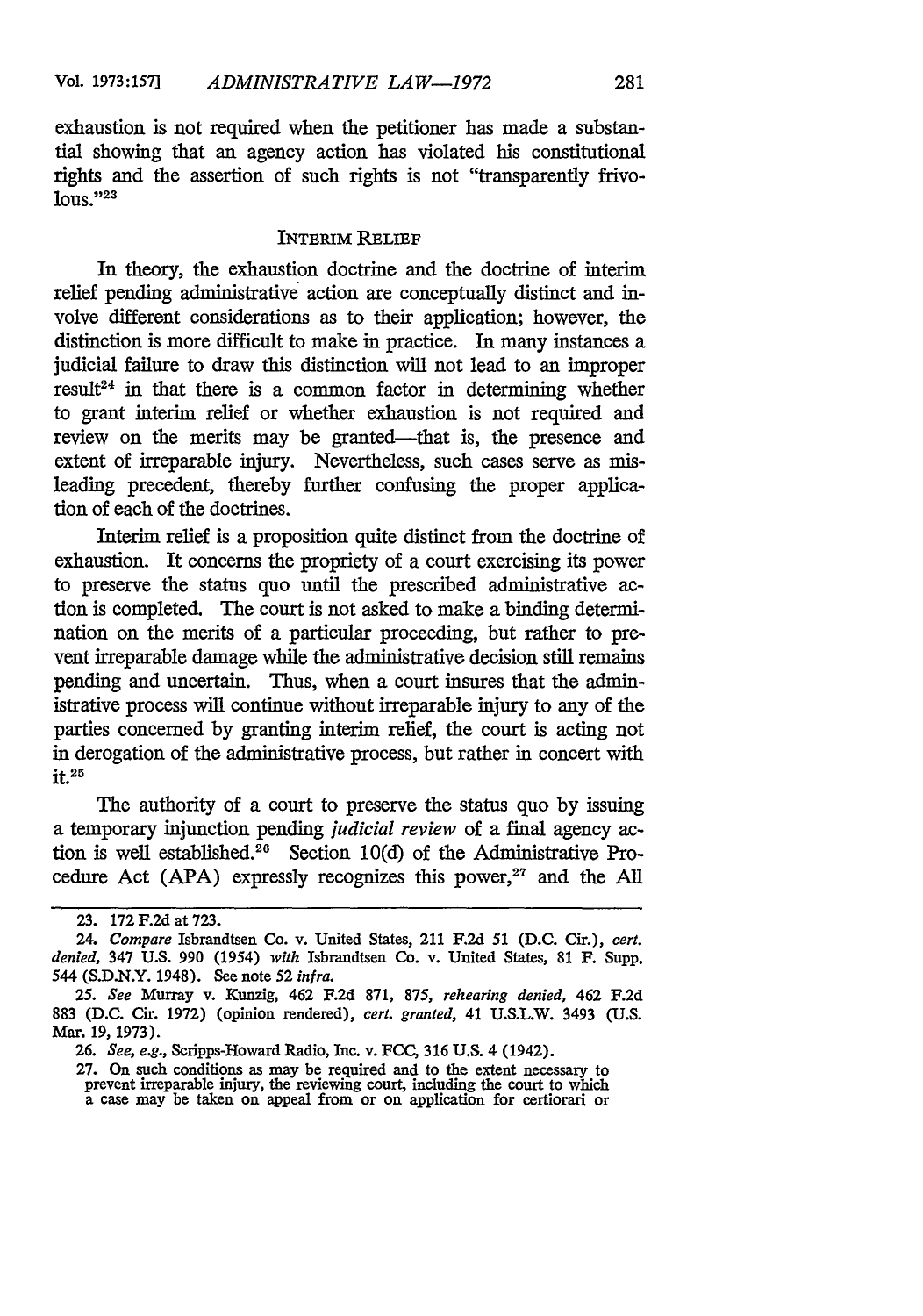Writs Act<sup>28</sup> has been used to justify the issuance of such relief.<sup>20</sup> Interim relief has been further justified on the basis of protecting the court's jurisdiction by preventing the situation from changing irreparably before the court is able to act.<sup>30</sup> The judicial power to maintain the status quo pending an *administrative decision* has not, however, been so uniformly recognized. Some courts have explicitly recognized such a power, justifying its use as an equitable tool to protect jurisdiction.<sup>31</sup> But relief is not granted as a matter of right in either situation, whether pending judicial review or administrative action; rather, the propriety of the issuance of the in. junction is a matter of judicial discretion.<sup>32</sup> A four-factor test, first enunciated in *Virginia Petroleum Jobbers Association v. FPC*,<sup>33</sup> is often utilized to govern issuance or denial of interim relief in both situations: (1) Has the petitioner made a strong showing that he is likely to prevail on the merits of his appeal? (2) Has the petitioner shown that without such relief he will be irreparably injured? (3) Would the issuance of a stay substantially harm other parties in the proceeding? (4) Would the issuance of a stay further the public interest?<sup>34</sup>

other writ to a reviewing court, may issue all necessary and appropriate process to postpone the effective date of an agency action or to preserve the status or rights pending conclusion of the review proceedings. 5 U.S.C. § 705 (1970).

28. 28 U.S.C. § 1651 (1970).

29. Scripps-Howard Radio, Inc. v. FCC, 316 U.S. 4, 10 n.4 (1942). Tie All Writs Act, 28 U.S.C. § 1651 (1970), provides:

The Supreme Court and all courts established by Act of Congress may issue all writs necessary or appropriate in aid of their respective jurisdictions and agreeable to the usages and principles of law.

*See also* **FTC** v. Dean Foods Co., 384 U.S. 597, 604-05 (1966); Application of the President and Directors of Georgetown College, Inc., 331 F.2d 1000, 1004-06 (D.C. Cir. 1964).

30. No court can make time stand still. The circumstances surrounding a controversy may change irrevocably during the pendency of an appeal, despite anything a court can do. But within these limits it is reasonable that an appeal court should be able to prevent irreparable injury to the parties or to the public resulting from the premature enforcement of a determination which may later be found to have been wrong. It has always been held, therefore, that as part of its traditional equipment for the administration of justice, a federal court can stay the enforcement of a judg-<br>ment.... [S]uch judicial review would be an idle ceremony if the situation were irreparably changed before the correction could be made. 316 **U.S.** at 9-10.

**31.** Murray v. Kunzig, 462 **F.2d** 871 **(D.C.** Cir. 1972); Schwartz v. Covington, 341 F.2d 537 (9th Cir. 1965).

32. Scripps-Howard Radio, Inc. v. **FCC,** 316 U.S. 4, **10** (1942); Virginia Ry. Co. v. United States, 272 U.S. 658, 672-73 (1926).

33. 259 F.2d 921, **925** (D.C. Cir. 1958).

34. The *Virginia Petroleum Jobbers* four-factor test has been employed in **de**termining the propriety of granting interim relief pending judicial review. *See In re*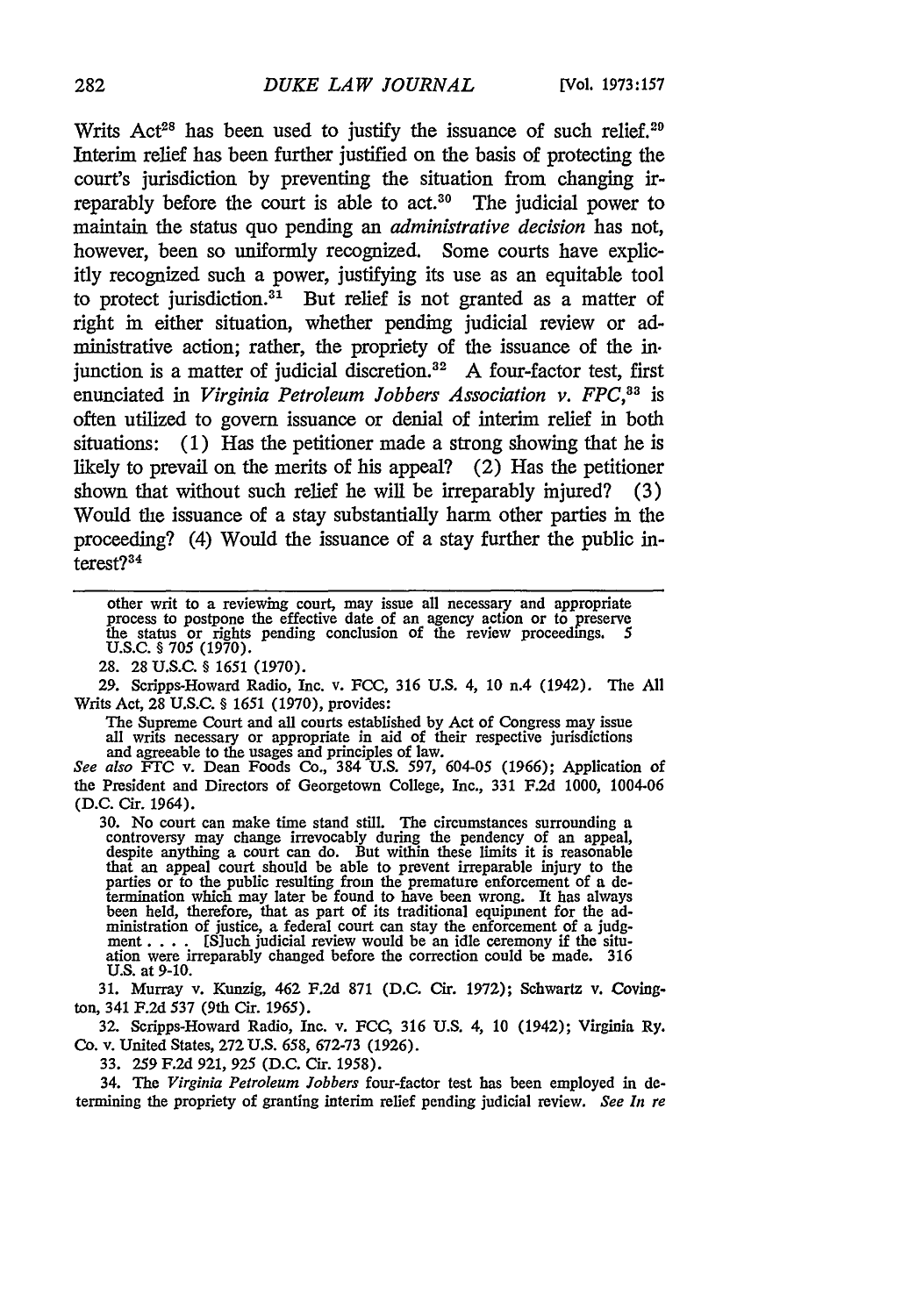The power of a court to grant interim relief to maintain the status quo pending a final administrative decision has been denied by some courts as being contrary to the exhaustion doctrine. Although most of the comparatively meager case law dealing with interim relief pending an agency decision is fairly recent, early applications of such relief may be found in a series of cases involving the issuance of injunctions to restrain waste prior to the determination of land titles by an administrative agency.<sup>35</sup> The first significant federal case confronting the interim relief issue was *Avon Dairy Co. v. Eisaman <sup>6</sup>* which involved the issuance of a marketing order by the Secretary of Agriculture. Avon had petitioned the Secretary for a rehearing and applied for an interim postponement of the effective date of the order pending the Secretary's decision. When the requested postponement was denied, Avon, relying upon section 10(d) of the APA,<sup>37</sup> sought a stay of the order's effectiveness in the district court. However, the court interpreted section 10(d) to apply "only when the final adverse action of the Secretary . . . is pending here on review."<sup>38</sup> Accordingly, the court held that it had no jurisdiction to issue the stay prior to a denial of administrative rehearing.39 The *Avon* approach was also adopted by the Fourth Circuit in *Osmond v. Riv*erdale Manor, Inc.,<sup>40</sup> where the plaintiff, while his appeal was pend-

35. Olive Land & Dev. Co. v. Olmstead, 103 F. 568 (C.C.S.D. Cal. 1900); Northern Pac. Ry. v. Soderburg, 86 F. 49 (C.C.N.D. Wash. 1898); Elliott v. Rich, 24 N.M. *52,* 172 P. 194 (1918).

- 36. 69 F. Supp. 500 (N.D. Ohio 1946).
- 37. 5 U.S.C. § 705 (1970). See note 27 *supra.*
- 38. 69 F. Supp. at 502.

39. There being no statute making reviewable the denial of the applica-tion for stay before the Secretary of Agriculture, there would seem to be no power here to entertain the matters of .**.** . the preliminary, procedural, or intermediate action .**. .** . This may seem harsh and a modem legislative departure from time-honored remedial process in the courts but the Congress apparently has willed it so by design or unintentional omission. *Id.* at 502.

Yet one year later a district court interpreted section 10(d) as authorizing the grant of interim relief, although the requested relief was denied since there was no finding of irreparable injury. *See* Wettre v. Hague, 74 F. Supp. 396 **(D.** Mass. 1947), *rev'd on other grounds,* 168 F.2d 825 (1st Cir. 1948).

40. 199 F.2d 75 (4th Cir. 1952).

Penn Cent. Transp. Co., 457 F.2d 381 (3d Cir. 1972); Middlewest Motor Freight Bureau v. United States, 433 F.2d 212 (8th Cir. 1970); Long v. Robinson, 432 F.2d 977 (4th Cir. 1970); Belcher v. Birmingham Trust Nat'l Bank, 395 F.2d 685 (5th Cir. 1968); Eastern Air Lines, Inc. v. CAB, 261 F.2d 830 (2d Cir. 1958). The test has also been used to grant interim relief pending final administrative action. *See* Murray v. Kunzig, 462 F.2d 871 (D.C. Cir. 1972); Schwartz v. Covington, 341 F.2d 537 (9th Cir. 1965).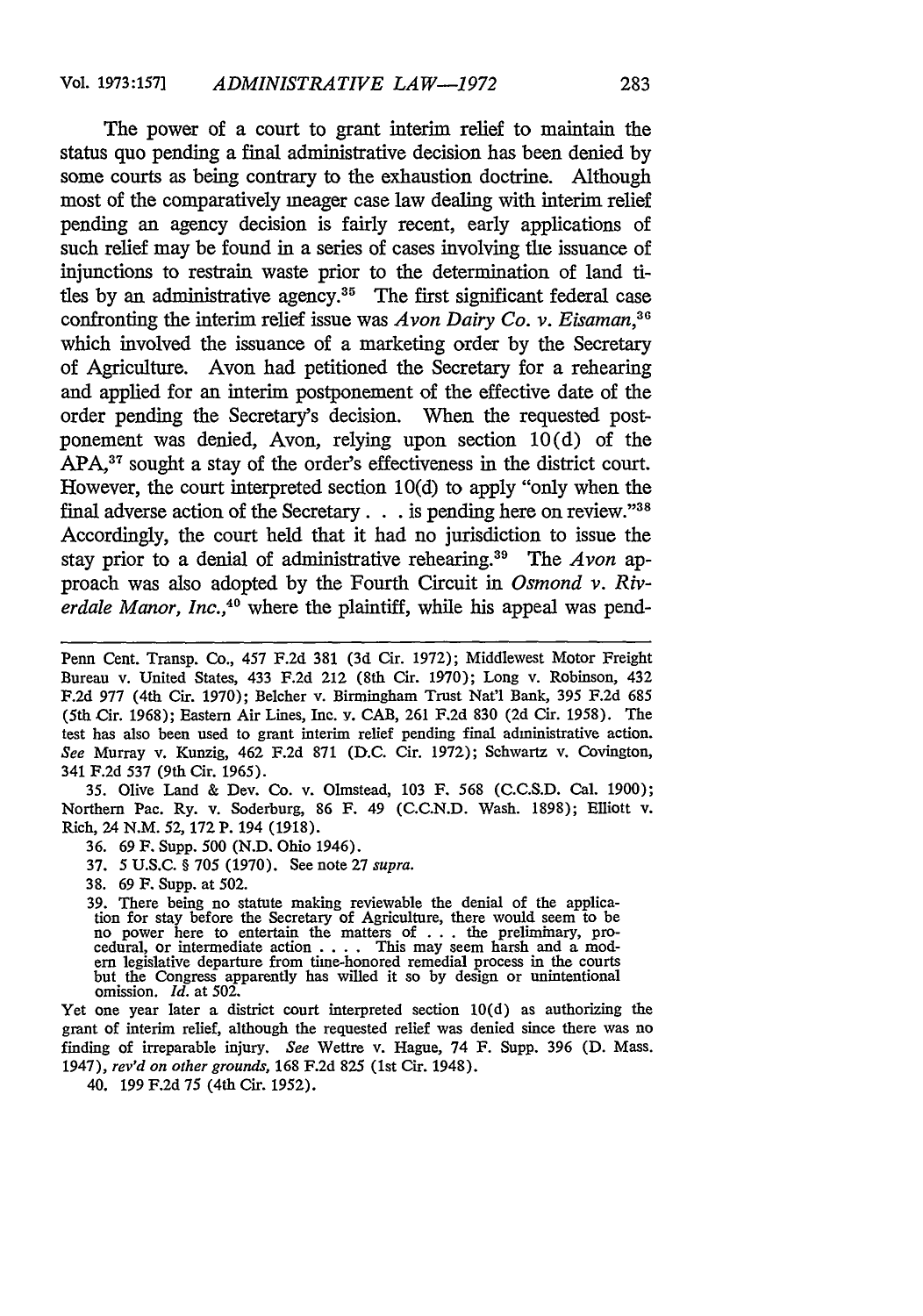ing before the Director of Rent Stabilization, sought a stay of rent reduction orders issued **by** the Area Rent Director under the Housing and Rent Act of  $1947 \cdot$ <sup>41</sup> The appellate court, relying on the exhaustion doctrine, held that such relief could not be given.<sup>42</sup> The significance of the holding lies primarily in the rationale adopted **by** the court. The court placed great emphasis on a then-recent Supreme Court decision, *Aircraft & Diesel Equipment Corp. v. Hirsch,43* which the *Osmond* court felt had addressed precisely the same question.<sup>44</sup> The court stressed that the petitioners in both instances were seeking judicial intervention after initiation but before completion of administrative review. The *Osmond* court apparently felt this was the determinative aspect of the problem.45 Yet, the court either **failed** to recognize or, if it did, attached no significance to the fact that the *type* of judicial intervention sought in each of the cases was conceptually different. In *Aircraft,* the petitioner had sought adjudication on the merits-judicial review prior to exhaustion-while in *Osmond* the petitioner had sought only the preservation of the status quo until

43. **331** U.S. 752 (1947). Pursuant to the First and Second Renegotiation Acts, the Secretary of War and the War Contracts Adjustment Board had determined that Aircraft had realized excessive profits on certain sub-contracts made with government contractors. Accordingly, it was directed that Aircraft's customers withhold and pay into the Treasury such sums due Aircraft equal to the excess profits. *Id.* at 757. In accordance with the Acts' review procedure, Aircraft appealed to the Tax Court. Simultaneously, Aircraft brought an action in the district court asking for a declaratory judgment that the Renegotiation Acts were unconstitutional and/or that they did not cover Aircraft's contracts. In addition, Aircraft requested a permanent injunction against any further action against it under the Acts. *Id.* at 757-58. The Supreme Court held that the district court was without power to grant such relief since the prescribed administrative review had been only initiated, not exhausted. *Id.* at 771.

44. Osmond v. Riverdale Manor, Inc., 199 F.2d 75, 78 (4th Cir. 1952).

45. The court noted that "[tihe cases are legion holding that one claiming to be hurt by an administrative proceeding, where an administrative review is open and available, cannot, in lieu of, and without resorting to, this administrative review, **ap**peal for relief to the courts." *Id.* at 77. The court recognized that the question presented by the case could be distinguished from the above situation. However, the language and the added italics quoted from the *Aircraft* case illustrate that the court felt the distinction lay not in the type of relief sought, but rather in its timing:

The doctrine [of exhaustion], wherever applicable, does not require merely the *initiation* of prescribed administrative procedures. It is one of exhausting them, that is, of pursuing them to their appropriate conclusion<br>and correlatively, of awaiting their final outcome before seeking judicial<br>intervention. Id. at 78, quoting Aircraft & Diesel Equip. Corp. v. Hirsc

<sup>41.</sup> *Ch.* 163, 61 Stat. **196.**

<sup>42.</sup> *Id.* at **80.**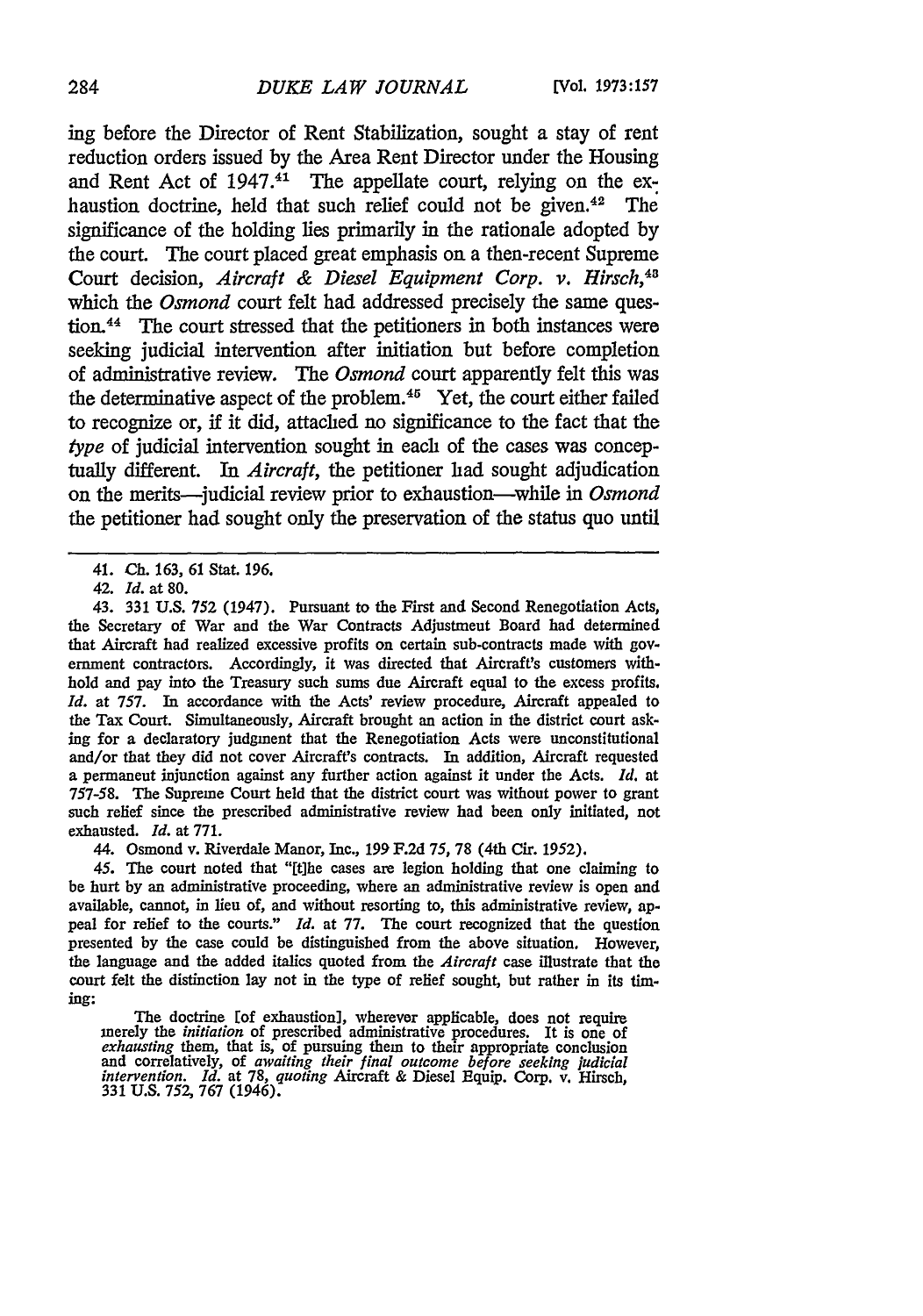administrative review could be completed.46 Reduced to its simplest terms, the *Osmond* decision thus stands for the proposition that the exhaustion doctrine precluded *any* judicial intervention prior to the final agency decision.<sup>47</sup>

However, the *Avon-Osmond* line of reasoning has not dominated the judicial approach to the problem of interim relief; an alternative line of cases has analyzed the issue in fundamentally different terms. Three Second Circuit cases have established the proposition that a court's traditional equitable powers justify the granting of interim relief to maintain the status quo in order to prevent irreparable injury while the final administrative decision is pending. These cases have specifically held that the granting of such relief was not in contravention of the requirement of exhaustion.<sup>48</sup>

The leading case which appears to provide the basis for the doctrine of granting interim relief to maintain the status quo pending administrative action is *West India Fruit & Steamship Co. v. Seatrain Lines, Inc.49* In that case, the United States Maritime Commission had intervened as a party plaintiff in an action to enjoin a

46. Professor Jaffe has argued that *Aircraft* not only did not deny the power of interim relief refused in *Osmond,* but actually strongly implied the existence of such power. **JAFFE** 668-70. He points out, *id.* at 669, language in a footnote of *the Aircraft* opinion which implies the existence of judicial power to grant interim relief to preserve the status quo pending the administrative decision:

... in the event of such action [a suit by Aircraft against its customers for the money being withheld pursuant to the directives of the Under Secretary of War], the court would have power to preserve, pending the ad- ministrative decision, the *status quo* and all rights of the appellant. Aircraft & Diesel Equip. Corp. v. Hirsch, 331 U.S. 752, 775 n.39 (1947).

47. The *Osmond* rationale was in accord with the holding of a similar case decided earlier that same year, Forrest Harmon & Co. v. Rottgering, 106 F. Supp. 993 (W.D. Ky. 1952). In denying petitioner's request for a temporary restraining order, the court said:

[A] I that is sought is restraint of the effectiveness of an administrative agency order reducing the rents until all administrative remedies within the agency can be exhausted.<br>It is manifest that there does exist the differentiation pointed out by

It is manifest that there does exist the differentiation pointed out by the plaintiff in the procedure in cases cited by defendant from the procedural situation encountered here. But it seems obvious from a careful con-<br>sideration of the opinions of the Supreme Court that no judicial relief from threatened injury may be granted, unless and until the prescribed administrative remedies have been exhausted. *Id.* at 995.

Professor Davis appears to accept the *Osmond* result. *See* DAvis § 20.05.

48. It is interesting to note that the Second Circuit did not adopt the district court's approach in Wettre v. Hague, 74 F. Supp. 396 **(D.** Mass. 1947), *rev'd on other grounds,* 168 F.2d 825 (1st Cir. 1948), wherein the court interpreted section **10(d)** of the APA as specifically authorizing such relief in appropriate cases.

49. 170 F.2d 775 (2d Cir. 1948), *petition for cert. dismissed,* 336 U.S. 908 (1949) (on motion of petitioner).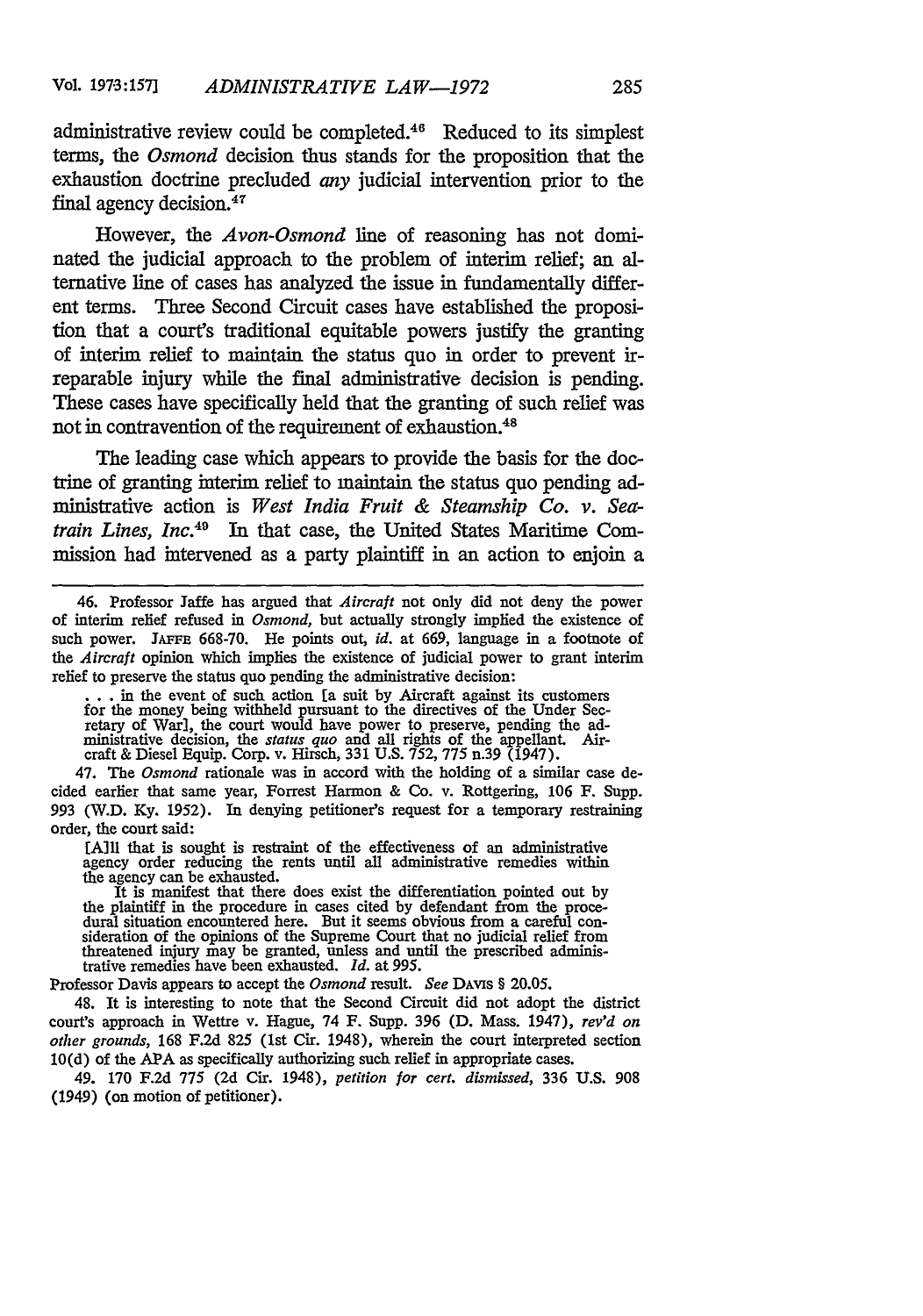steamship company from putting rate reductions into effect pending a decision before the Commission as to the legality of the reduction. In rejecting the defendant's argument that the district court lacked the power to issue such an injunction, the Second Circuit emphasized that the stay, which was at the request of the agency itself, was not in derogation of the administrative process but rather in assistance of that process.<sup>50</sup> Citing *West India Fruit* as authority, the district court in *Isbrandtsen Co. v. United States*<sup>51</sup> granted interim relief to a steamship company which sought a temporary injunction to prevent implementation of a competitor's rate-fixing agreements pending a final decision by the United States Maritime Commission as to the legality of the agreements. (The Commission had already given temporary approval of the agreements, and had authorized their implementation until a final Commission review.)<sup>52</sup> In so doing, the court found an "equitable power. **. .** to preserve the status quo to protect the rights of all concerned," unless such power has been specifically withdrawn by statute.<sup>53</sup> Similarly, in *Reeber v*. *Rossell,54* the court dealt with the propriety of the issuance of in-

*51.* 81 F. Supp. 544 (S.D.N.Y. 1948).

52. In almost identical circumstances, the District of Columbia Circuit granted similar relief to the petitioner who sought an injunction of the Federal Maritime Board's interim approval of a dual-rate system pending a formal hearing. The relief was justified on the grounds that the interim approval constituted a "final order" by the Board and hence was reviewable. Although temporary, the Board's approval imposed real, immediate and incalculable harm upon the petitioner. Isbrandtsen Co. v. United States, 211 F.2d 51 (D.C. Cir.), *cert. denied,* 347 U.S. 990 *(1954).* The two cases illustrate clearly that where the maintenance of the status quo necessitates the temporary enjoining of agency action, such injunction may be issued only to prevent irreparable -injury. But as the second *Isbrandtsen* case makes clear, if the "preliminary" order is such as to cause irreparable harm, it is a final order and accordingly reviewable. The administrative process *vis-a-vis* the alleged grievance *has* been exhausted. Thus, in such situations relief may be justified either as preserving the status quo to prevent irreparable injury *or* as reviewing a "final" agency order. *See* Murray v. Kunzig, 462 F.2d 871, 875 n.12 (D.C. Cir. 1972).

<sup>50.</sup> The court stressed that the district court had been asked to assist the Commission by preserving the status quo until the Commission could determine whether it had statutory jurisdiction, and if so, how it should act. Here the Commission itself lacked the power to grant relief pending its determination. *Cf.* SEC v. Long Island Lighting Co., 148 F.2d 252 (2d Cir.), *cert. granted,* 324 U.S. 837, *judgment vacated as moot,* 325 U.S. 833 (1945). This decision has been strongly criticized, *see* **JAFFE** 672-74, and the Second Circuit in *West India Fruit* felt constrained to observe that "[t]his court as at present constituted does not agree with that decision." 170 F.2d at 779.

<sup>53.</sup> Isbrandsten Co. v. United States, 81 F. Supp. 544, 547 (S.D.N.Y. 1948). *54.* 91 F. Supp. 108 (S.D.N.Y. 1950).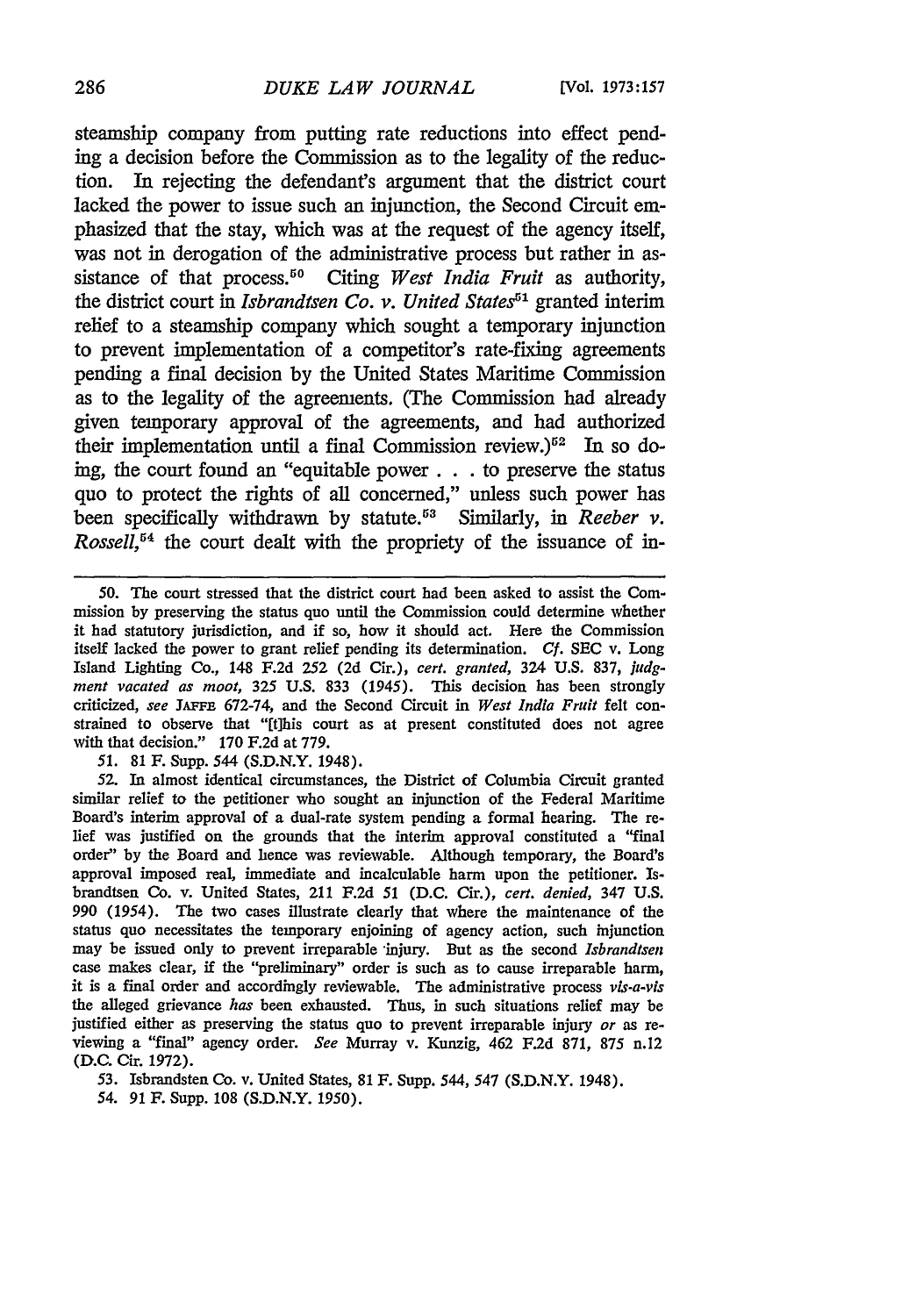terim relief to a dismissed federal employee pending his appeal to the Civil Service Commission. 55 In granting such relief, the court reaffirmed its previous assertions of an equitable power to maintain the status quo, citing both its earlier opinion in *Isbrandtsen* and the Second Circuit's West India Fruit decision.<sup>56</sup> Subsequent cases decided in the Second Circuit have continued to recognize judicial power to maintain the status quo pending final agency action. $57$ However, in determining the propriety of the exercise of the power, these courts often justified a denial with language indicating that interim relief was an exception to the exhaustion doctrine, to be granted only in the presence of unusual circumstances.<sup>58</sup> Such language il-

*55. Compare* Wettre v. Hague, 74 F. Supp. 396 **(D.** Mass. 1947), *rev'd on other* grounds, 168 F.2d 825 (1st Cir. 1948) (since exhaustion was not necessary, mer- its could be adjudicated by the court). *Wettre* involved a similar factual situation, but the court based its finding of the power to grant interim relief upon its interpretation of section 10(d) of the APA. Plaintiff-veterans alleged that they were about to be demoted by the Navy Department in violation of their rights under the Veterans' Preference Act. They asked the district court to enjoin the defendants from disturbing the status quo pending a final decision by the Civil Service Commission. The district court read section 10(d) as authorizing the grant of interim relief, although the requested relief was denied since there was no finding of irreparable injury:

If plaintiffs plan to raise before the Commission and eventually, if<br>necessary, before the courts an issue of the type embraced in subsections<br> $(1)$ ,  $(2)$ ,  $(3)$  or  $(4)$  of  $§$   $10(e)$  of the Administrative Procedure Act ministrative and judicial review proceedings  $\dots$  But I can not find that plaintiffs run the risk of serious irreparable injury of the type contemplated by the quoted statutory language.  $74$  F. Supp. at 400.

*56.* 91 F. Supp. at 113. In referring to West India Fruit & Steamship Co. v. Seatrain Lines, Inc., 170 F.2d 775 (2d Cir. 1948), the court rejected the argument that the decision rested upon the request of the agency for the issuance of the injunction:

While it is true that the administrative agency sought the injunction on behalf of one of the parties in that case, the decision established the power of the Court to issue an injunction to prevent undue harm pending an administrative proceeding. The power should not be conditioned upon the granting or withholding of the approval of the administrative body. 91 F. Supp. at 113.

57. Smith v. Resor, 406 F.2d 141 (2d Cir. 1969); United States Trucking Corp. v. American Export Lines, 146 F. Supp. 924 (S.D.N.Y. 1956); Akelmacker v. Kelly, 101 F. Supp. 528 (S.D.N.Y. 1951); Leeds v. Rossell, 101 F. Supp. 481 (S.D.N.Y. 1951).

58. In Leeds v. Rossell, **101** F. Supp. 481 (S.D.N.Y. 1951), the court denied the requested interim relief, stating, correctly but rather imprecisely, that such relief was granted only in "unusual circumstances" (which were neither enumerated nor illustrated). *Id.* at 484. The district court cited as authority two cases, Aircraft & Diesel Equip. Corp. v. Hirsch, 331 U.S. 752 (1946); Breiner v. Wallin, 79 F. Supp. 506 (E.D. Pa. 1948), both of which did not deny interim relief but denied adjudica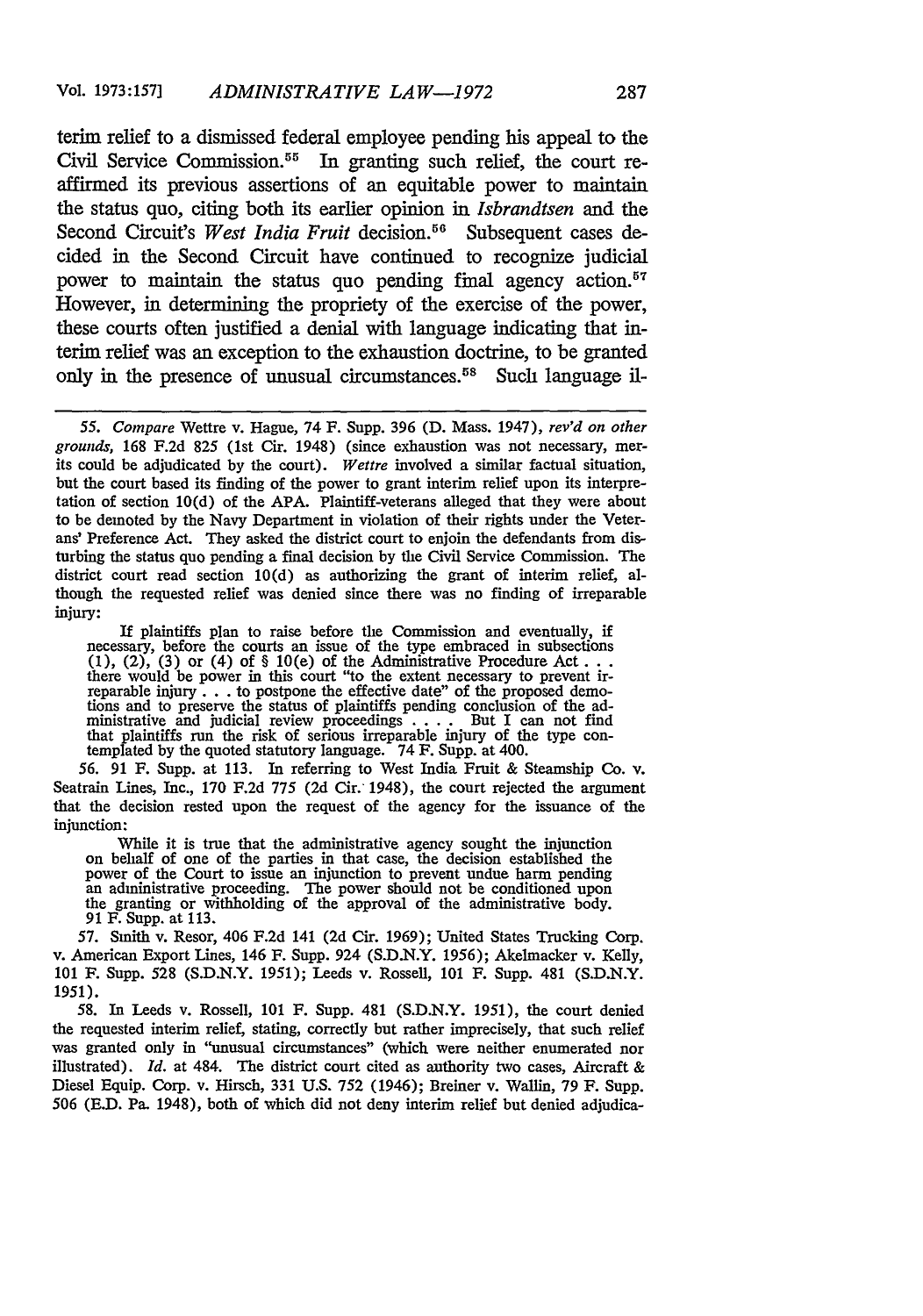lustrated the still lingering confusion concerning the proper application of each doctrine and left a yet more muddled path for future courts to follow.

In the years since *West India Fruit and Reeber,* judicial acceptance of the power of granting interim relief to maintain the status quo has become more widespread. 59 It appears that the *Avon-Osmond* theory of denying interim relief on the basis of failure to exhaust has been largely discredited, nevertheless it has never been expressly overruled and appears to have retained at least limited viability.<sup>60</sup>

Although the Supreme Court has not explicitly answered the question, language in at least two cases implies the existence of judicial power to grant interim relief to maintain the status quo pending an administrative decision.<sup>61</sup> The Court apparently equates in-

**59.** The granting of interim relief to maintain the status quo pending administrative action-most fully developed, if not initiated, by the Second Circuitwas utilized in other circuits, which often cited Second Circuit decisions in justifying such holdings. *See* Public Util. Comm'n v. Capital Transit Co., 214 **F.2d** 242 (D.C. Cir. 1954) (a bond redemption and proposed dividend payment were enjoined at the request of the Public Utilities Commission pending an investigation by the Commission of the legality of such action); Pennsylvania Motor Truck Ass'n v. Port of Philadelphia Marine Terminal Ass'n, **183** F. Supp. 910 (E.D. Pa. 1960) (conference agreements were enjoined pending administrative proceedings before the Federal Maritime Board to determine their legality). For cases dealing with the Agricultural Marketing Agreement Act which recognize the power to grant interim relief, see United States v. Brown, 217 F. Supp. **285** (D. Colo. 1963); United States v. Guimond Farms, Inc., **203** F. Supp. 471 **(D.** Mass. 1962); United States v. Ideal Farms, 162 F. Supp. 28 (D.NJ. 1958); United States v. Lehigh Valley Cooperative Farmers, 161 F. Supp. 885 (E.D. Pa. 1957). More recent cases recognizing judicial power to grant injunctive relief to maintain the status quo pending administrative action include Wheelabrator Corp. v. Chaffee, 455 **F.2d** 1306 (D.C. Cir. 1971); Brawner Bldg., Inc. v. Shehyn, 442 F.2d 847 (D.C. Cir. **1971);** Schwartz v. Covington, 341 F.2d **537** (9th Cir. 1965); Scarpa v. Smith, 294 **F.** Supp. 13 (S.D.N.Y. 1968); Justus v. Zimny, 250 F. Supp. **719** (N.D. Cal. *1965);* Unglesby v. Zimny, 250 F. Supp. 714 (N.D. Cal. 1965).

60. *See* Johnson v. Postmaster General, 330 F. Supp. 1058 (D. Md. 1971); DAvis § 20.05.

61. FTC v. Dean Foods Co., 384 U.S. 597, 604 *(1965);* Arrow Transp. Co. v. Southern Ry., **372 U.S. 658, 671** n.22 **(1963).** The Court in *Dean* further ob. served that power to review agency decisions "includes the traditional power to issue injunctions to preserve the *status quo* while administrative proceedings are in progress and prevent impairment of the effective exercise of appellate jurisdiction." 384 **U.S.** at 604.

tion on the merits. *But compare* United States Trucking Corp. **v.** American Export Lines, 146 F. Supp. 924 (S.D.N.Y. 1956), a case in the same district which clearly articulated the distinction between relief to maintain the status quo and an adjudication of the merits.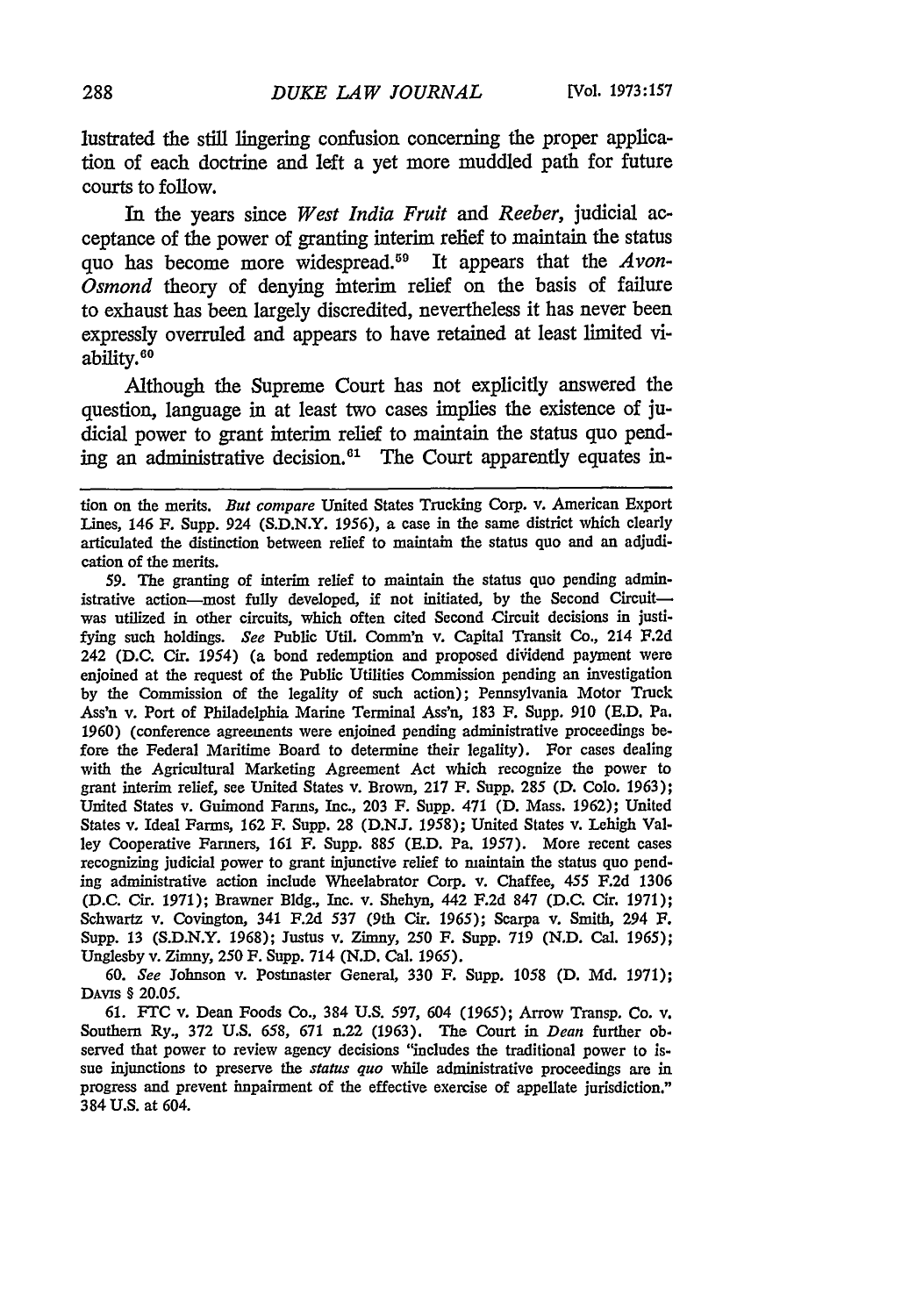terim relief with the power to grant similar relief pending judicial review and describes both as "merely incidental to the courts' jurisdiction to review final agency action,"<sup>62</sup> since each serves to protect the courts' potential jurisdiction **by** ensuring that judicial review will be effective. **While** dicta, the Supreme Court's language strongly indicates a recognition of the existence of such power and tacit approval of the approach adopted in both *West India Fruit* and *Reeber.63*

*Distinction Between Exhaustion and Interim Relief.* The distinction between the doctrine of exhaustion and that of interim relief is clearest when a party asks not for a determination of his grievance on the merits but rather merely seeks maintenance of the status quo pending an ultimate determination **by** the agency. 64 In such an instance, the petitioner simply attempts to invoke the aid of the court to prevent irreparable injury which results from changing circumstances during the pendency of the administrative process. Such interim relief is not the judicial interference with prescribed administrative procedure that the exhaustion doctrine is designed to prevent,<sup>65</sup> but instead providing interim relief aids the effectiveness of the final agency decision **by** insuring that the impact of the decision will not be impaired **by** a previously irreparable change in the status of the parties.<sup>66</sup>

The distinction becomes factually and legally more difficult, however, when the seeking of interim relief is compared not with premature judicial review of the merits of the ultimate question before the agency, but rather with judicial review of an interlocutory agency decision. The rationale supporting exhaustion requires not merely the initiation but the completion of available administrative

**65.** See notes 4-11 *supra* and accompanying text.

**<sup>62.</sup>** FTC v. Dean Foods Co., 384 **U.S. 597,** 604 *(1965), quoting* Arrow Transp. Co. v. Southern Ry., **372 U.S. 658, 671** n.22 **(1963).**

**<sup>63.</sup>** Two cases, West India Fruit **&** Steamship Co. v. Seatrain Lines, Inc., **170 F.2d 775 (2d** Cir. 1948); Board of Governors v. Transamerica Corp., 184 **F.2d 311** (9th Cir.), *cert. denied,* 340 **U.S. 883 (1950),** both of which allowed interim relief at the agency's request, were cited in *Arrow Transp. Co.* **372 U.S.** at **671** n.22.

**<sup>64.</sup>** *E.g.,* Murray v. Kunzig, 462 **F.2d 871 (D.C.** Cir. **1972).**

**<sup>66.</sup>** This is especially true where the administrative agency has no power itself to preserve the status quo while it is making its determination. *See, e.g.,* Murray v. Kunzig, 462 **F.2d 871 (D.C.** Cir. **1972);** West India Fruit **&** Steamship **Co.** v. Seatrain Lines, Inc., **170 F.2d 775 (2d** Cir. 1948); Isbrandsten Co. v. United States, **81 F.** Supp. 544, 547 **(S.D.N.Y,** 1948).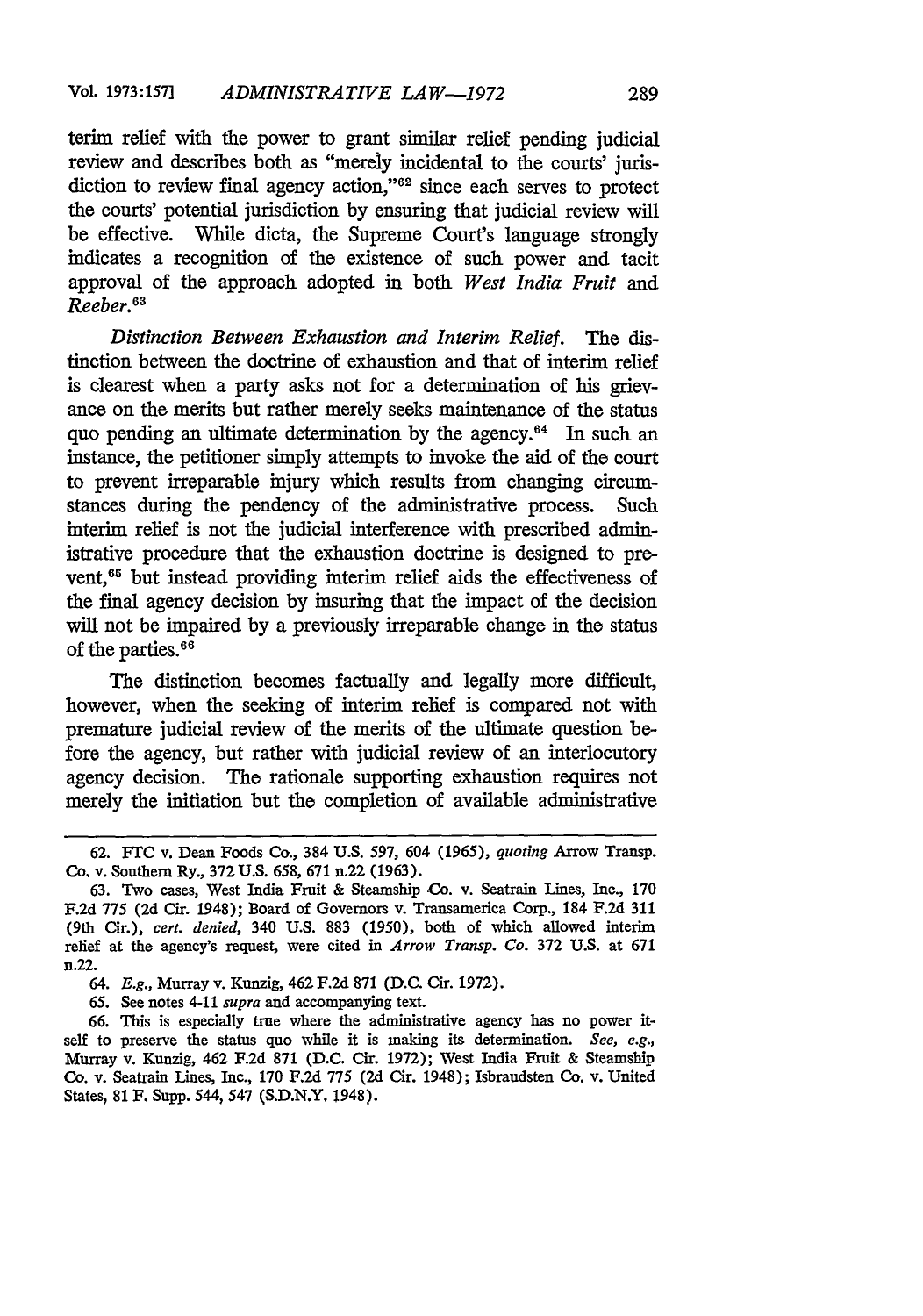remedies.67 Accordingly, it might appear that only "final," rather than interlocutory, agency decisions should be subject to judicial review. 68 Thus, an apparent conflict arises between the two doctrines where an administrative agency has the power to grant the interim relief requested-maintenance of the status quo-but refuses to do so. $69$  In such a situation, the judicial exercise of equitable power to grant interim relief would be, in effect, only a review of the agency's refusal to maintain the status quo. The exhaustion doctrine, then, is designed to allow the administrative agency to fulfill its congressionally defined responsibilities free from judicial interference. On the other hand, interim relief is justified on the same basis as the power of the court to stay administrative action pending judicial review-to protect the courts' jurisdiction by ensuring that ultimate review will be meaningful and not rendered wholly or partially nugatory by previously incurred irreparable injury.

*Application of the Exhaustion Doctrine.* Two recent cases provide an opportunity to examine this distinction and a basis for

"Since appellees will not be able to assert a Freedom of Information Act violation on appeal from the Renegotiation Board decision, they must assert it now if they are to do so at all. It follows that their remedy at law is inadequate and that the traditional prerequisites for equitable intervention have been satisfied." *Id.* at 359. See note 81 *infra. Cf.* Bristol-Myers Co. v. FrC, 469 F.2d 1116 (2d Cir. 1972). *See also* Jewel Companies, Inc. v. FTC, 432 F.2d 1155 (7th Cir. 1970); Elmo Div. of Drive-X Co. v. Dixon, 348 F.2d 342 (D.C. Cir. *1965).*

69. *See, e.g.,* Osmond v. Riverdale Manor, Inc., 199 F.2d 75 (4th Cir. 1952); Avon-Dairy Co. v. Eisaman, 69 F. Supp. 500 (N.D. Ohio 1946).

**<sup>67.</sup>** See note **81** infra.

**<sup>68.</sup>** As has been noted, see note 52 *supra,* certain technically "intermediate" or "interlocutory" decisions may have such an immediate and adverse effect on a party so as to be considered "final" for review purposes. Isbrandtsen Co. v. United States, 211 F.2d 51 (D.C. Cir. 1954). Moreover, the general rule has been formulated that a party may bypass established administrative review procedures where the issue in question cannot be raised from a later order of the agency. Further exhaustion is not required because *vis-a-vis* the particular question in controversy there are no available administrative remedies to pursue. *See* Bannercraft Clothing Co. v. Renegotiation Bd., 466 F.2d 345 (D.C. Cir. 1972), where the court held that a district court's enjoining of administrative proceedings pending a judicial determination of the applicability of the Freedom of Information Act to documents involved in those proceedings did not contravene the requirements of the exhaustion doctrine. A technically interlocutory decision of an administrative agency (the Regional Renegotiation Board) not to release certain documents to a contractor contesting an excess profits determination was held to be reviewable, although the petitioner was concededly at the beginning of a "labyrinthine system" of administrative review. *Id.* at 350. But exhaustion was not required since the prescribed administrative remedies "would not prevent the irreparable injury which the contractors fear." *Id.* at 357.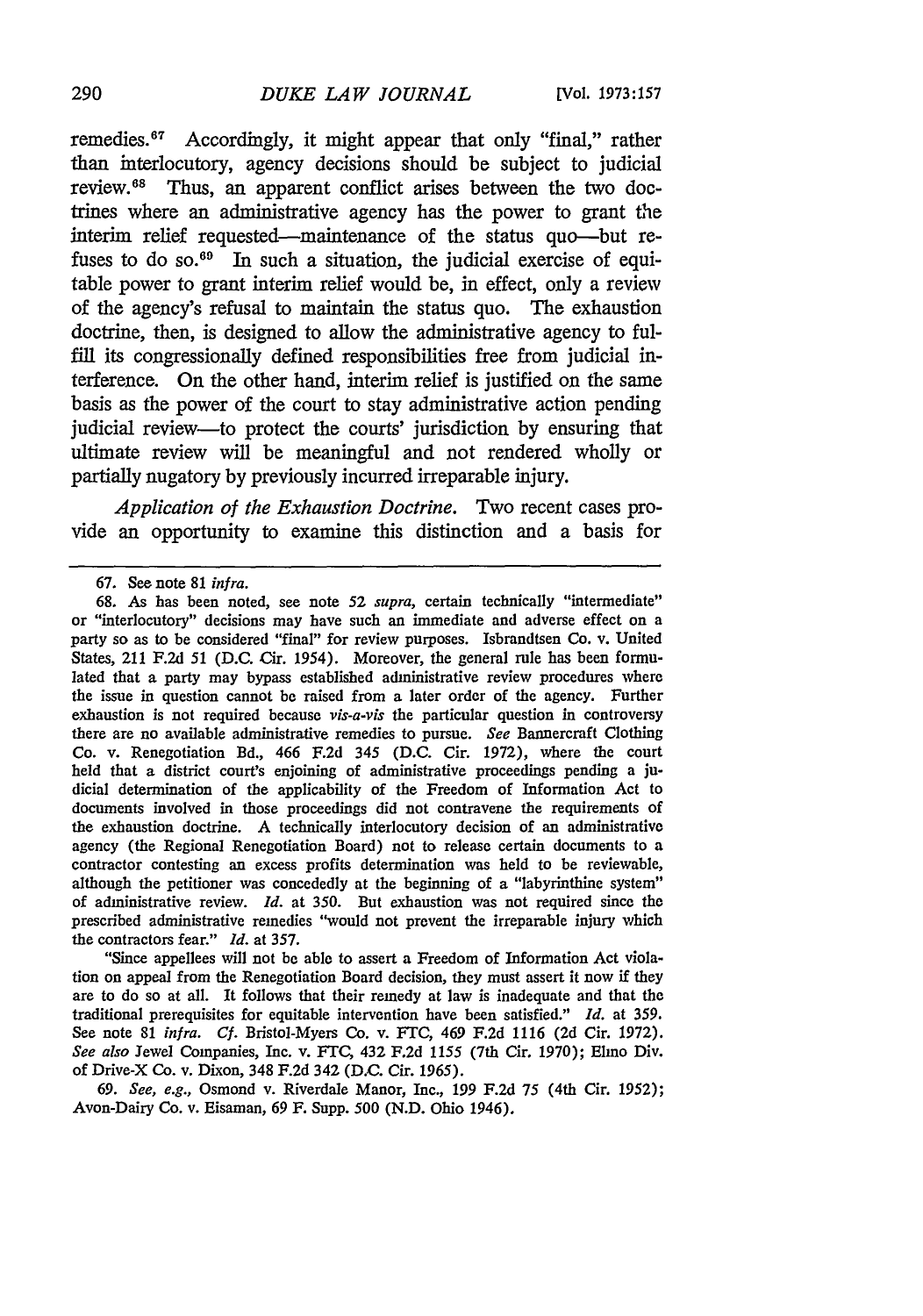resolving the problem of which doctrine applies in a given factual context. *PepsiCo, Inc. v. FTC<sup>70</sup>*illustrates the application of the exhaustion requirement to a request for judicial review of an interlocutory agency decision. In *PepsiCo,* the Second Circuit held that the Federal Trade Commission's denial of a motion to dismiss a proceeding brought against a soft drink manufacturer-who allegedly was engaged in unfair methods of competition-for nonjoinder of individual bottlers was not a final order reviewable by federal courts prior to exhaustion of the prescribed administrative procedure. The FTC had instituted proceedings against PepsiCo and other soft drink manufacturers, alleging unfair methods of competition in violation of provisions of the Federal Trade Commission Act.<sup>71</sup> The complaint challenged the validity of exclusive bottling agreements between the soft drink manufacturer and its franchised bottlers whereby individual bottlers had agreed not to sell outside of their designated territories. In its answer, PepsiCo asserted that the complaint was fatally defective for failure to join the bottlers who had entered into the challenged agreements as indispensable parties-thereby, PepsiCo charged the FTC with ignoring both the property and procedural rights of the bottlers, whose economic interests would be most directly and adversely affected by the invalidation of the exclusive franchises.<sup>72</sup> The FTC hearing examiner denied PepsiCo's motion to dismiss, although he did permit intervention by three individual bottlers and the Pepsi-Cola Bottlers' Association. After PepsiCo's subsequent appeal of this motion to the Commission was denied, it instituted an action in the district court to enjoin the FTC from continuing the proceeding absent joinder of all the bottlers. The district court granted the FTC's motion to dismiss and held that it had no jurisdiction to consider the interlocutory order of the FTC because the plaintiff had not exhausted its administrative remedies. <sup>73</sup> PepsiCo and an intervening bottler appealed to the Court of Appeals for the Second Circuit, which affirmed the district court's ruling.

Although the Federal Trade Commission Act specifically limits

<sup>70. 472</sup> F.2d 179 (2d Cir. 1972), *cert. denied,* 41 U.S.L.W. 3449 (U.S. Feb. 20, **1973),** *affg* 343 F. Supp. 396 (S.D.N.Y.). *See also* Coca-Cola Co. v. **FTC,** No. 72-2270 (5th Cir., Feb. 15, **1973),** *a!f'g* 342 F. Supp. 670 (N.D. Ga.) (several similar complaints were filed against major manufacturers of soft drink syrups).

<sup>71. 15</sup> U.S.C. § 45 (1970).

<sup>72.</sup> The primary reason given for the denial was that, as a practical matter, an attempt to join all of the bottlers as parties would create an unmanageable situation for trial purposes. 472 F.2d at 183.

<sup>73.</sup> PepsiCo, Inc. v. FTC, 343 F. Supp. 396 (S.D.N.Y. 1972).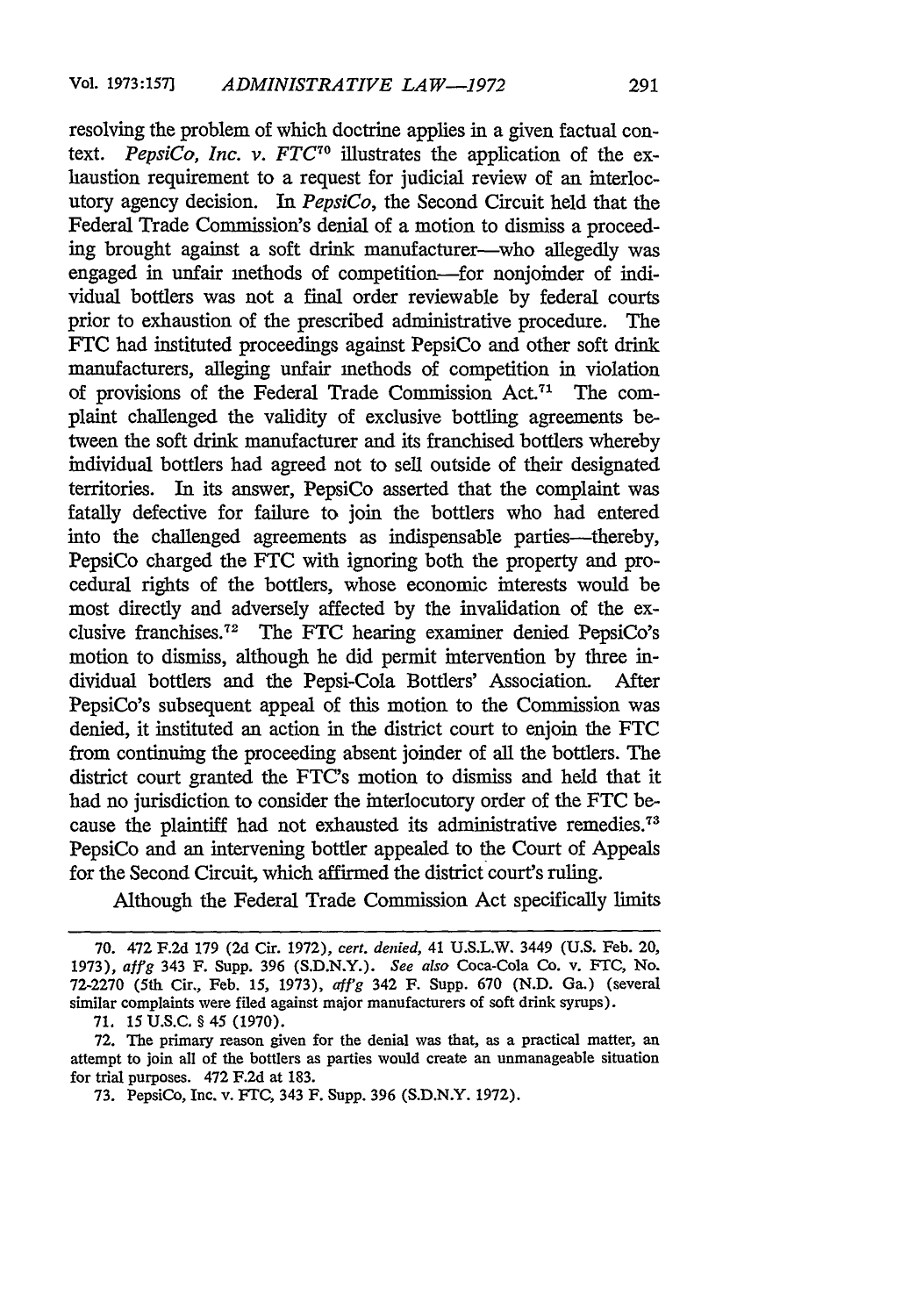the review of a court of appeals to FTC cease and desist orders,<sup>74</sup> the court viewed this limitation as a mere prohibition against appellate review of interlocutory orders and not as absolutely precluding review by suit originally in a district court.75 However, since the order in question was not one made expressly reviewable by statute, reviewability was to be determined by whether the order constituted "final agency action for which there is no other adequate remedy in a court."<sup>76</sup> After reviewing the Supreme Court cases where exhaustion of administrative procedure was not required.<sup>77</sup> the appellate court enunciated a test for determining whether final agency action can be said to have occurred. Under the Second Circuit's formulation, if an administrative agency refused to dismiss a proceeding which is either plainly beyond its jursidiction as a matter of law78 or is being conducted in a manner that cannot result in a valid order, then the asserted error will be immediately reviewable.<sup>7</sup> However, the court held that the case did not fall within the above stated exception, finding that the bottlers were not indispensable parties to a valid cease and desist order.<sup>80</sup> Thus, PepsiCo was un-

76. Administrative Procedure Act § 10(c), 5 U.S.C. § 704 (1970). Although the Second Circuit opinion was couched in terms of the "final judgment" rule, such an analysis is, as has been noted, merely an adjunct to the exhaustion doctrine, since if the agency action complained of be deemed "final," *a* fortiori there are no further administrative remedies to exhaust.

77. McCulloch v. Sociedad Nacional de Marineros de Honduras, 372 U.S. 10 (1963); Leedom v. Kyne, 358 U.S. 184 *(1958).*

**78.** Leedom v. Kyne, 358 **U.S.** 184 *(1958).*

79. The court accepts this latter qualification upon the normal requirements "for the sake of argument," terming it "possibly over-generous." 472 F.2d at 187. *See* American Communications Ass'n v. United States, 298 **F.2d** 648 (2d Cir. **1962);** Interstate Broadcasting Co. v. United States, 286 F.2d 539 **(D.C.** Cir. 1960) (holding that orders denying intervention in administrative proceedings are im. mediately appealable in circumstances where erroneous denial might invalidate any future order). This suggested exception to the exhaustion requirement would appear to be merely the application of the *Leedom* exception (as to patently unauthorized jurisdictional assertions) to the area of administrative procedure, *i.e.,* procedural errors which are of a "summa" or "magna" quality. See note 17 *supra.*

**80. In** so finding, the court held that an agency proceeding seeking to vindicate public rights against a respondent could determine the private rights of other parties if such parties were given notice and an opportunity to intervene. 472 **F.2d** at **188-90.** PepsiCo had argued strongly that unless all the bottlers were joined, compliance with an eventual cease and desist order might subject PepsiCo to liability in a suit by an unjoined bottler whose territory had been violated by another to whom PepsiCo had sold syrup-an aet in derogation of the exclusive franchise

<sup>74. 15</sup> U.S.C. **§** 45(c) **(1970).**

*<sup>75.</sup>* 472 F.2d at 185; *see* Elmo Div. of Drive-X Co. v. Dixon, 348 F.2d 342, 344 (D.C. Cir. 1965).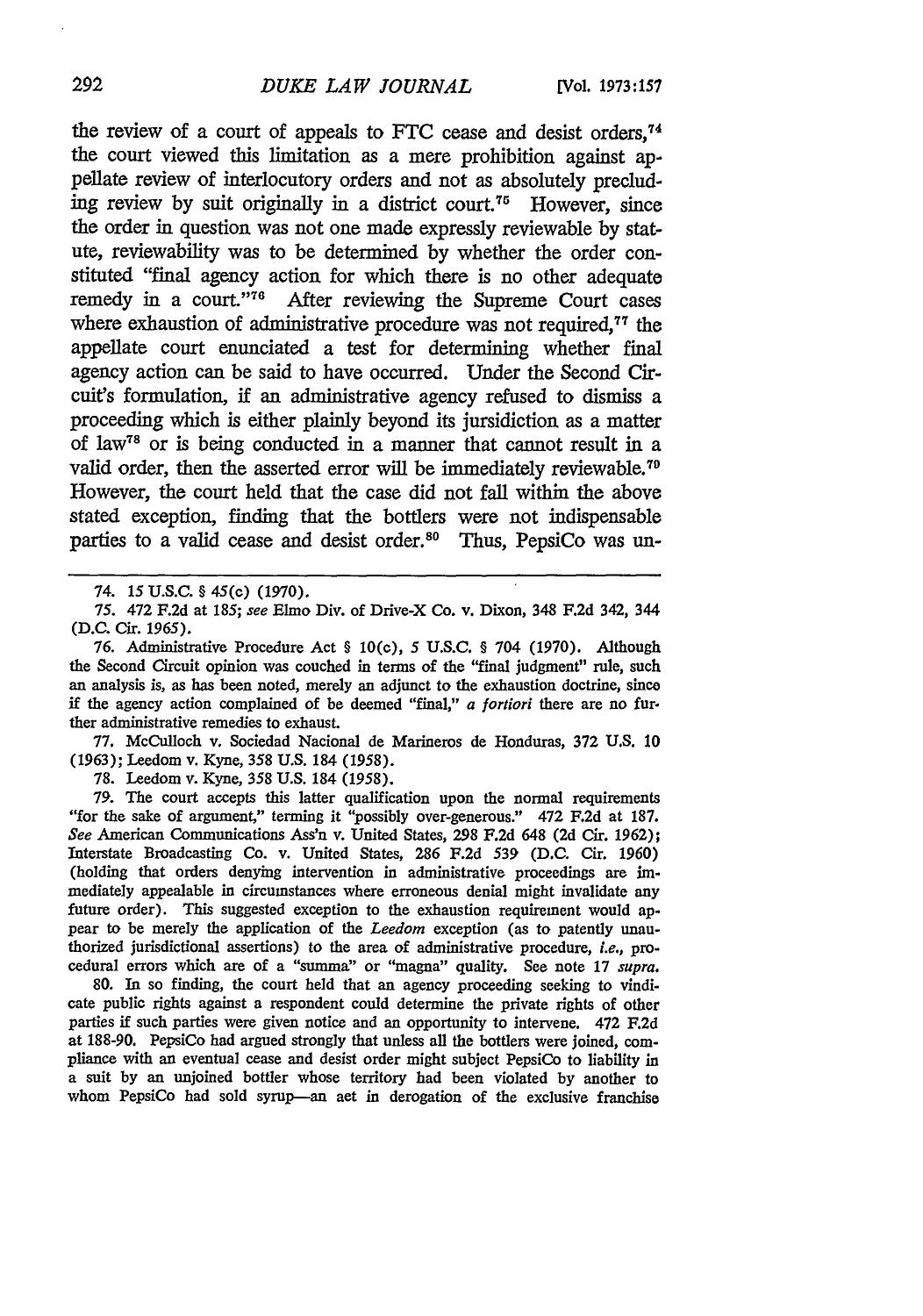able to show either (1) irreparable injury which the prescribed administrative review procedure would be inadequate to prevent (since the issue in dispute would be subject to effective review by a court of appeals following a cease and desist order) which would in turn fulfill the requirements of exhaustion, or (2) an agency error sufficiently egregious as to fall within the previously delineated exceptions to exhaustion. Accordingly, *PepsiCo* illustrates the proper refusal of a court to decide the merits of an agency decision prior to the exhaustion of the administrative procedure.<sup>81</sup>

agreements to which PepsiCo was a party. The court dismissed the argument summarily:

The proposition that a court would hold one person liable to an-<br>other for doing something within the United States which a federal ad-<br>ministrative agency, acting within its jurisdiction, has found to be neces-<br>sary for t This is particularly so in a context where the persons who would seek to enforce liability know of the proceeding and have had an opportunity to intervene before the agency "in order to safeguard their interests." Consolidated Edison Co. v. NLRB, 305 U.S. 197, 234 (1938). The aston-<br>ishment becomes greater in light of the Supreme Court's clear statement<br>in National Licorice Co. v. NLRB, 309 U.S. 350, 363 (1940), that, in administrative proceedings devoted "to the protection and enforcement of public rights, there is little scope for the traditional rules governing the joinder of parties in litigation determining private rights . . . " *Id.* at 187-88.

In Coca-Cola v. FrC, No. 72-2270 (5th Cir., Feb. **15,** 1973), the Fifth Circuit rejected a similar argument, where the petitioners had also contended that it would be a denial of the due process rights of the non-joined bottlers to determine the validity of the bottlers' franchises without joining them as parties.

81. As observed above, see note 76 *supra,* the court analyzed the problem, not in terms of "exhaustion," but whether the FTC decision was final under  $\S$  10(c) of the APA. The result does not differ, since the final judgment rule is merely a necessary and logically harmonious corollary to the exhaustion doctrine. *See* note 68 *supra.* However, the court, while correctly noting the lack of consistency in prior exhaustion cases, feels the reason for such confusion lies in the failure of the courts to address themselves to "the crucial issue"--the proper interpretation of final agency action under section 10(c). While this rationale might have some merit, the following footnote by the court reveals a lack of perception regarding the logic of the exhaustion doctrine and corresponding failure to grasp the requirements of the doctrine:

The courts speak of "exhaustion." This case shows how little help that term offers in the context here relevant. If the rule is simply that plaintiff must have "exhausted" administrative remedies with respect to the issue for which judicial review is sought, as he clearly must, PepsiCo has done that. 472 F.2d at 186 n.7.

The above passage demonstrates a lack of understanding of the purposes of exhaustion, for the doctrine seeks to require the party to follow the prescribed administrative procedure. It demands completion and not merely initiation of such review procedures. In the present case, PepsiCo will be able to raise on appellate review the issue of the indispensability of the bottlers. Any non-joined bottlers could seek review in a district court as a party aggrieved by any order forthcoming from the Commission. 5 U.S.C. § **702** (1970). If the reviewing court finds against the FTC, the order would be invalid, and the FTC would be required to join the bot-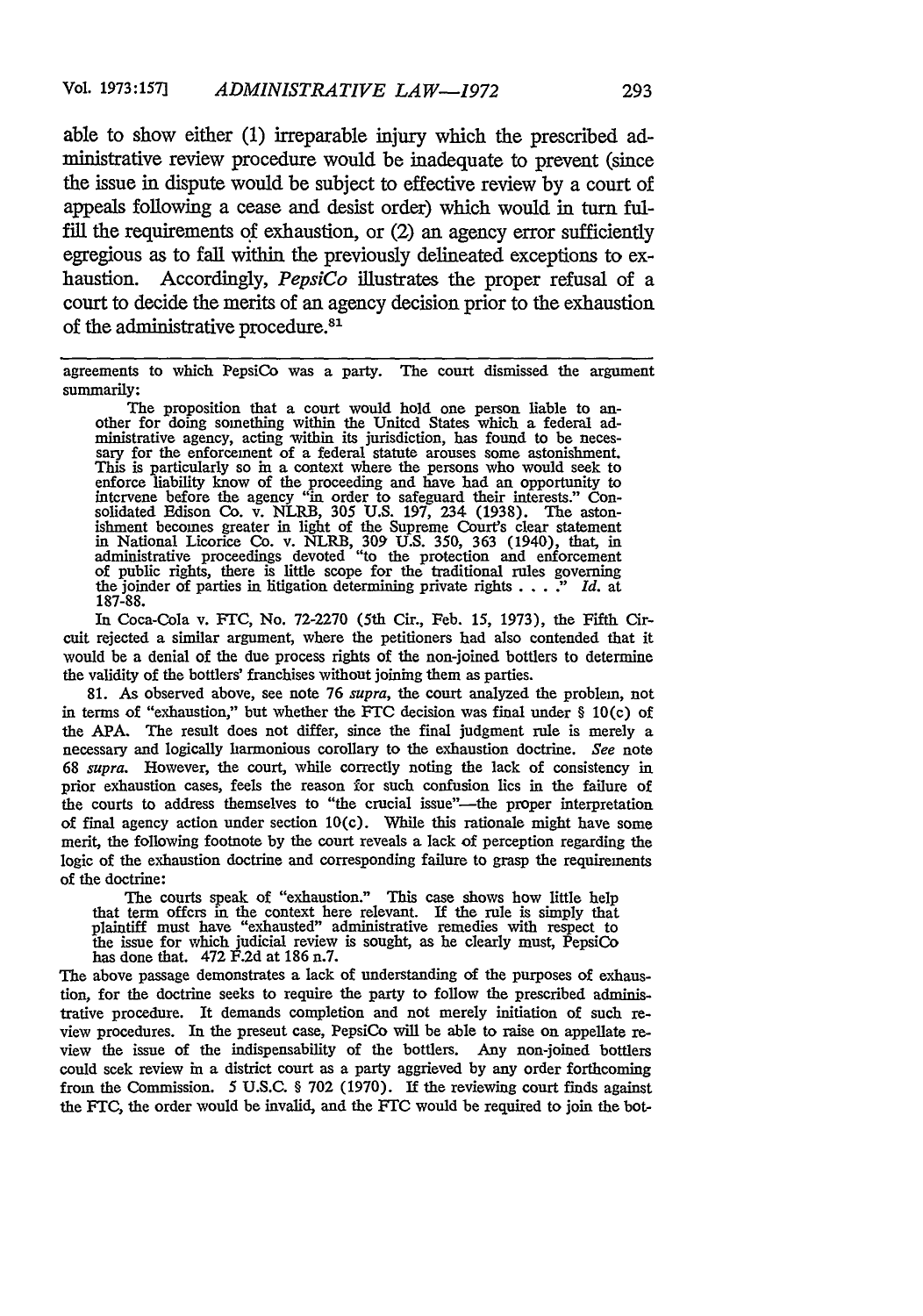## *DUKE LAW JOURNAL* **294 [Vol. 1973:157**

*Application of Interim Relief.* The distinction between the judicial power to grant interim relief and the requirements of the exhaustion doctrine was more clearly drawn in *Murray v. Kunzig,82* which reasserted the power of the courts to grant interim injunctive relief to maintain the status quo pending final agency action. In *Murray,* the District of Columbia Circuit Court of Appeals held that a district court has jurisdiction to grant interim relief to prevent the discharge of a probationary federal employee whose appeal challenging the discharge was pending before the Civil Service Commission. The plaintiff, who was a probationary employee of the Public Buildings Service of the General Services Administration, had received written notice terminating her employment. Thereafter, she filed an appeal of her discharge with the Civil Service Commission, alleging that the discharge was invalid because, *inter alia,* it was based on conduct which had occurred in part prior to her employment with the GSA; therefore, she had been denied the additional rights which were statutorily appurtenant to a discharge on such grounds.<sup>83</sup>

tlers in any new proceedings it might institute. This is the prescribed statutory path of review; this is what exhaustion requires. If the *FTC* order had been found to be a "final agency action," it would be reviewable under the APA; however, this is not in contradiction but rather in accordance with the exhaustion doctrine. In *PepsiCo,* judicial review at the conclusion of the administrative process would have been an adequate remedy for the harm alleged. It is true that PepsiCo would have been subjected to a needless hearing, but the expense and burden of litigation is not the type of irreparable injury which allows the circumvention of the exhaustion requirement. *See* Myers v. Bethlehem Shipuilding Corp., 303 U.S. 41, 51 (1938); Petroleum Exploration, Inc. v. Public Serv. Comm'n, 304 U.S. 209, 222 (1938). It is only where adherence to the prescribed administrative procedure will afford no meaningful relief for the harm alleged that the aggrieved party will be allowed immediate recourse to the courts. This is *final* agency action, because it inflicts harm for which there is no available administrative remedy to exhaust *vis-a-vis* the harm alleged. Thus, the logic of the final agency action requirement of  $\S$  10(c) of the APA is completely consistent with a proper application of the exhaustion doctrine.

82. 462 F.2d 871, *rehearing denied,* 462 F.2d 883 (D.C. Cir. 1972) (opinion rendered), *cert. granted,* 41 U.S.L.W. 3493 (U.S. Mar. 19, 1973).

83. Under applicable regulations, when a probationary employee is terminated for conduct during his probationary period, the agency is simply required to give him written notice of the effective date of his separation and "the agency's conclusions as to the inadequacies of his performance or conduct." 5 C.F.R. § 315, 804 (1972). When the termination is based in whole or in part on conditions arising before the beginning of employment, the employee must be given advance written notice detailing the reasons for the proposed termination and an opportunity to file a written answer to the notice and to furnish affidavits in support of such answer. Further, the agency is required to take such answer and affidavits into account in reaching its final decision on termination. *Id. §* 315.805.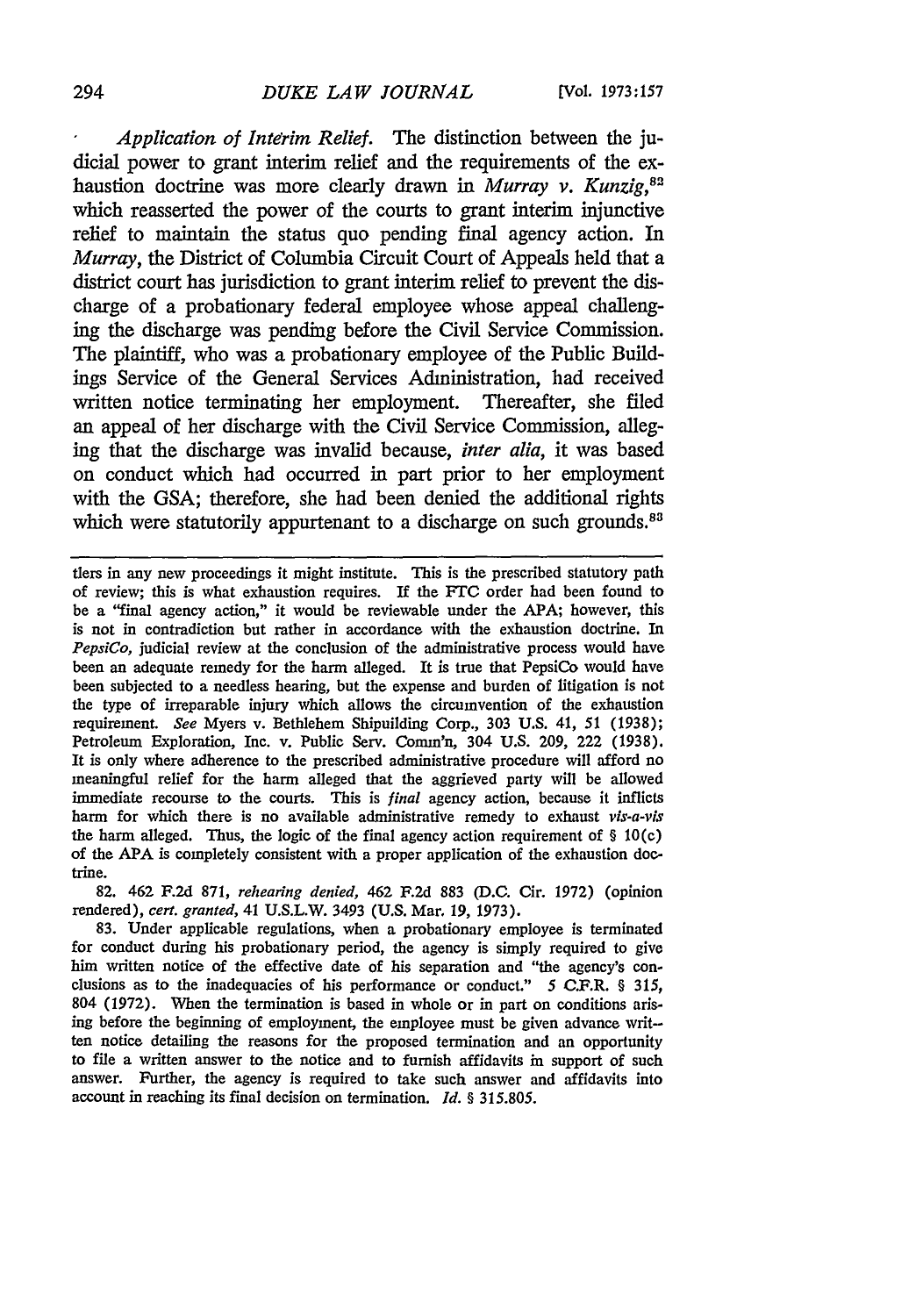Since the Civil Service Commission had no power to order a stay of the discharge,<sup>84</sup> the plaintiff instituted an action in district court seeking an injunction to prohibit the GSA from effecting her termination until the Civil Service Commission had acted on her appeal; The district court granted the requested relief, finding that unless the dismissal were enjoined the plaintiff might suffer immediate and irreparable injury.<sup>85</sup> The Government appealed on the ground that the district court lacked jurisdiction to issue such an injunction when an appeal was pending before the Civil Service Commission, essentially suggesting the rationale followed by the *Avon-Osmond* line of cases-that is, the exhaustion doctrine prohibits *any* judicial intervention prior to the completion of the administrative process.<sup>86</sup> Rejecting the Government's argument the court of appeals affirmed the district court decision.

In holding that the district court's assertion of jurisdiction had been proper to grant interim relief pending the administrative decision, the Second Circuit explicitly rejected the Government's argument. The court made an extended effort to distinguish between the issue of the propriety of the court's granting interim relief pending an administrative determination on the merits $87$  where there is no statutory provision specifically authorizing such relief, and the necessity for the exhaustion of administrative remedies before an adjudication on the merits. Observing that such interim relief is not the interference with the administrative process that the exhaustion doctrine seeks to prevent,<sup>88</sup> the court noted that this type of relief simply insures that the final agency decision will not be undermined

88. The *Murray* opinion observed the past judicial confusion between the issues of interim relief and exhaustion. 462 F.2d 871, 874. The confusion originated in such cases as *Avon and Osmond,* where the courts felt that *any* judicial intervention would circumvent the exhaustion requirement. For such courts the type of relief requested prior to the completion of the administrative process was irrelevant; it was a distinction without a difference. Although it is unclear whether this view has been completely discredited, *see* Johnson v. Postmaster General, 330 F. Supp. 1058, 1060 (D. Md. 1971), there have been numerous instances in recent years of iudicial recognition of the power of courts to grant interim relief to maintain the status quo while an administrative decision on the merits is pending. See notes 57, *59 supra.*

<sup>84. 462</sup> F.2d at 873.

*<sup>85.</sup> Id.* at 874.

<sup>86.</sup> See notes 36-47 *supra* and accompanying text.

<sup>87.</sup> The court apparently felt it necessary to reiterate those differences and issued a relatively lengthy opinion denying the Government's petition for rehearing which simply restated the court's view of interim relief. 462 F.2d at 883-86.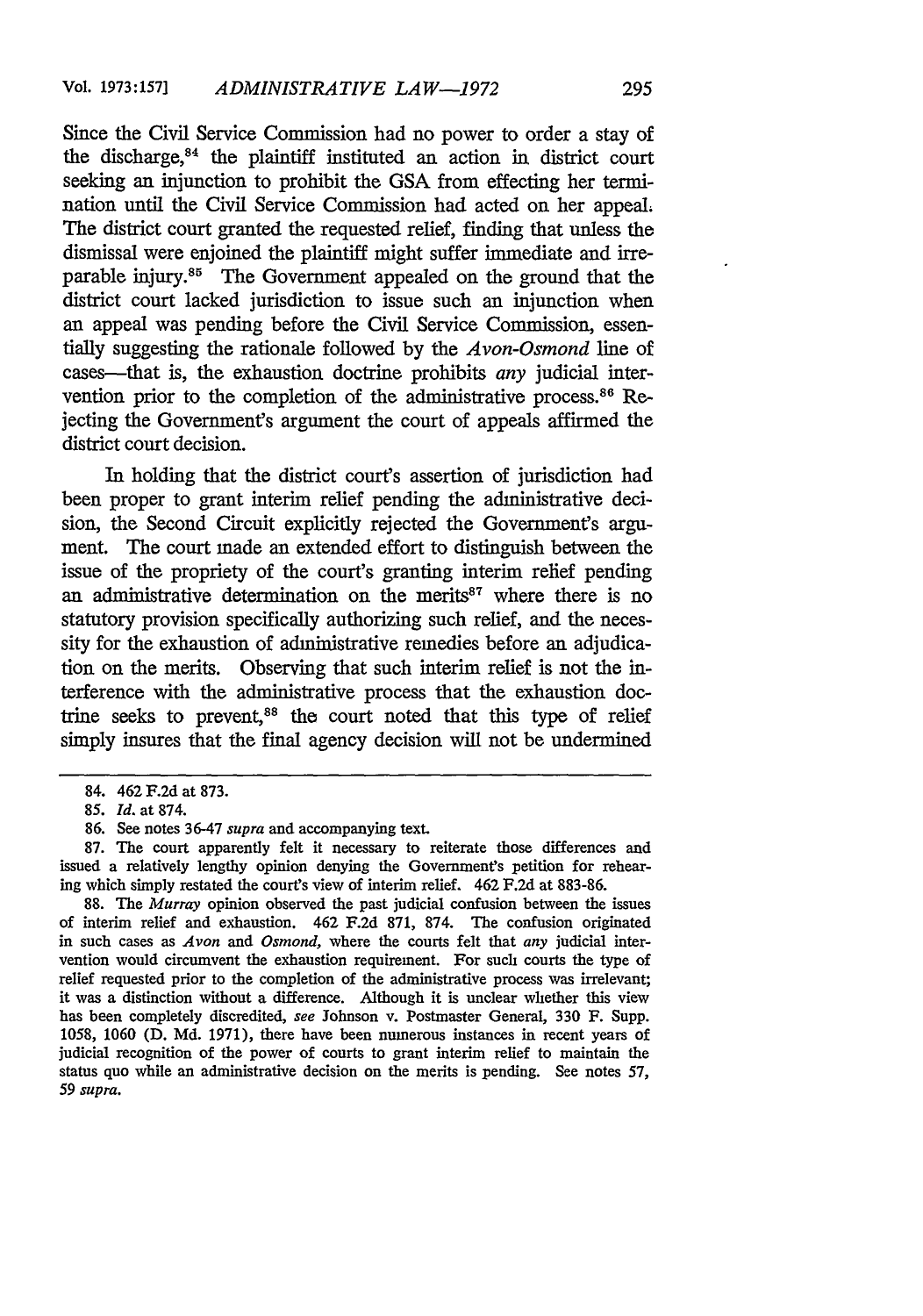or rendered ineffective.<sup>89</sup> Having articulated this distinction, the court analogized the granting of interim relief pending an administrative decision with the universally conceded power of the courts to stay administrative decisions pending judicial review,<sup>90</sup> a traditional equitable power used to preserve the courts' jurisdiction. 91 In the court's view, the determination as to whether such interim relief should be granted was to be based upon an application of the *Virginia Petroleum Jobbers* four-point test.<sup>92</sup> Thus, *Murray* correctly portrayed interim relief as a complement to the administrative process, not in contravention with the requirements of the exhaustion doctrine,<sup>93</sup> and equated the power to grant such relief with the power to preserve the status quo pending judicial review.

*Interim Relief Does Not Contravene Exhaustion.* If there is a valid distinction to be drawn between exhaustion of administrative remedies and interim relief, it must be shown that the granting of

92. See note 34 *supra* and accompanying text. The court in *Murray* found that temporary loss of employment may be irreparable harm sufficient to justify interim relief, even though back pay and full reinstatement would be granted to the employee upon a successful conclusion of her appeal-one of the four factors in the *Virgnia Petroleum Jobbers* test. The court observed that the inability to meet ongoing financial commitments because of an absence of present wages might well be irreparable damage. While referring to the four-point formula of *Petroleum Jobbers* for determining whether a stay should be issued in a particular case, the court appears to require a threshold showing of the posssibility of irreparable injury as a prerequisite for district court jurisdiction to grant the interim relief sought. The court also noted the statement of Justice Frankfurter that "[a] stay is not a matter of right, even if irreparable injury might otherwise result to the appellant. It is an exercise of judicial discretion. The propriety of its issue is dependent upon the circumstances of the particular case." 462 F.2d at 876-77, *quoting* Scripps-Howard Radio, Inc. v. FCC, 316 U.S. 4, 10-11 (1942). However, the rationale for interim relief seems to require that prior to the exercise of such discretion "it must be shown that there is a possibility of irreparable harm." *Id.* at 877.

93. Judge Robb in his dissenting opinion, 462 F.2d at 880-81, rejects this analysis and contends that the application of the doctrine of exhaustion is not limited to cases in which judicial relief on the merits is sought, citing two cases, Aircraft & Diesel Equip. Corp. v. Hirsch, 331 U.S. **752** (1947); Osmond v. Riverdale Manor, Inc., 199 F.2d 75 (4th Cir. 1952). *But see* Settle v. Brown, 345 F. Supp. 405 (S.D. Tex. 1972), a case where interim relief was sought to enjoin temporarily the dismissal of a federal employee. There the court specifically adopted the reasoning of the majority in *Murray,* noting that "exhaustion of administrative remedies is not a real issue where a plaintiff seeks interim relief pending an administrative determination on the merits." *Id.* at 407.

<sup>89. 462</sup> F.2d at 874-75

<sup>90.</sup> See note 29 *supra.*

<sup>91.</sup> See Justice Frankfurter's analysis in Scripps-Howard Radio, Inc. v. FCC, 316 U.S. 4, 9-11 (1942). *See also* Administrative Procedure Act § 10(d), 5 U.S.C. § 705 (1970).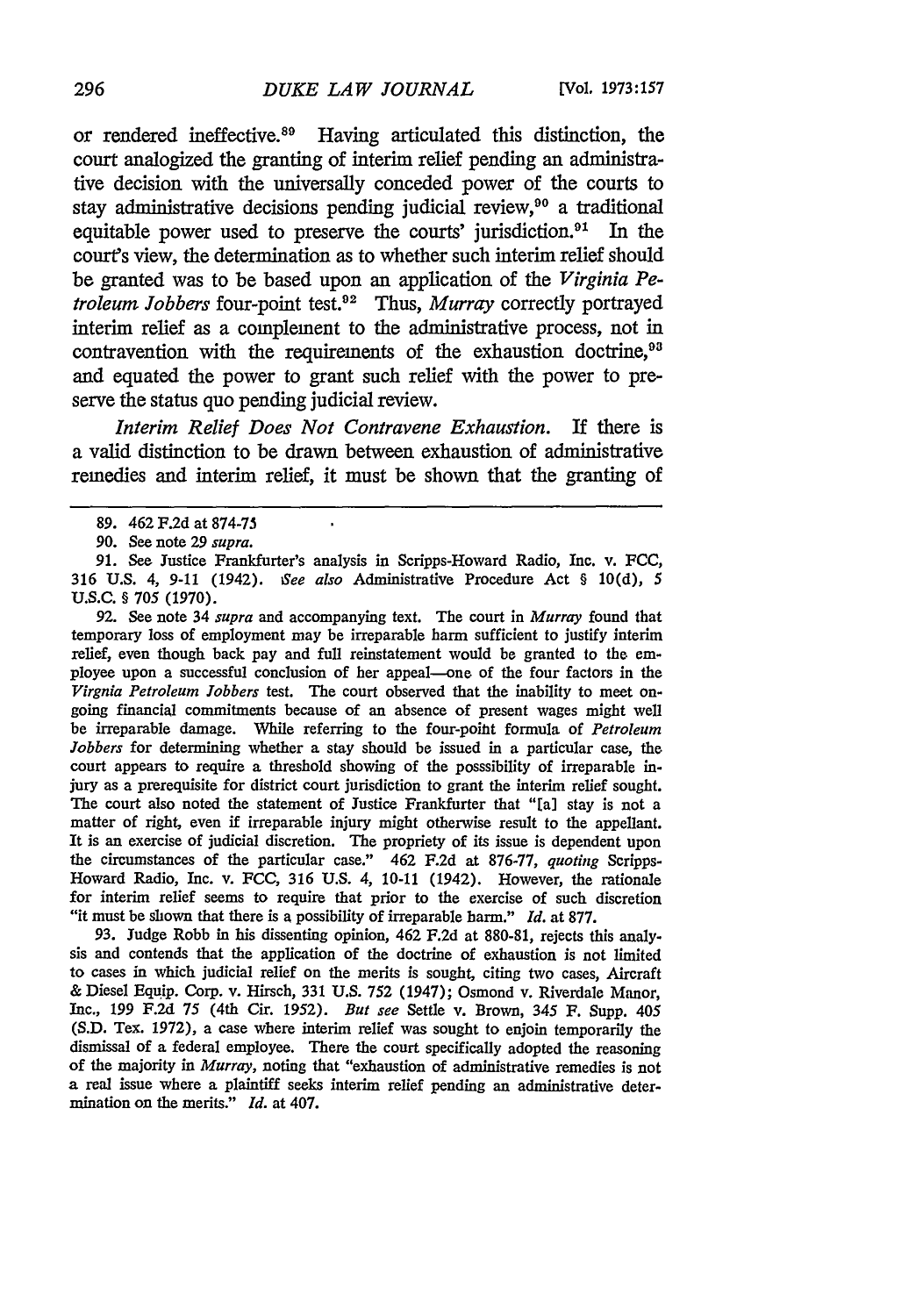interim relief to maintain the status quo pending an agency decision does not contravene the logic underlying the exhaustion doctrine. To justify such interim relief on the basis that the litigant is not asking the court to adjudicate the merits of the proceeding pending before the agency is insufficient. The petitioner in *PepsiCo* was not suggesting that the district court resolve the ultimate issue under consideration by the FTC-the legality of the exclusive franchise agreements; neither, of course, was the employee in Murray contending that the district court should immediately review the merits of her claim of improper dismissal. Thus, neither plaintiff was seeking an adjudication on the merits; both were willing to exhaust the prescribed administrative remedies as to the ultimate question before the respective agencies. Yet each was dissatisfied with an intermediate aspect of the proceedings and sought relief only from allegedly irreparable injury arising from *that aspect* of the administrative proceedings.

The basis for distinguishing the two cases lies in the nature of the injury alleged and the type of relief requested. In *PepsiCo,* the plaintiff objected to an agency procedural decision and sought immediate judicial review of the agency determination of that procedural issue. The court quite properly held that, since the grievance of which PepsiCo had complained would be subject to judicial review following any FTC order arising from the hearing in question, the plaintiff would be required to exhaust the prescribed adminisitrative procedure.<sup>94</sup> Thus, where the question raised by a party will be subject to *meaningful* review by either the agency or the courts during the course of the prescribed statutory procedure, the party will not be allowed immediate access to the courts unless the facts of his case fall within one of the established exceptions to the exhaustion doctrine. *In Murray,* the plaintiff asked for judicial maintenance of the status quo to protect her from irreparable injury while the administrative decision was pending. In holding that the district court had jurisdiction to grant such relief, the court of appeals observed that the Civil Service Commission had no power to order a stay of the employee's discharge.<sup>95</sup> While this fact lends support to the court's contention that the granting of interim relief is not interference with the

<sup>94.</sup> If PepsiCo had been able to show that the technically "interlocutory" administrative decision had such an immediate adverse effect as to inflict irreparable damage, the decision could have been reviewed as a "final agency action." See note 81 *supra.*

*<sup>95.</sup>* 462 **F.2d** at **873.**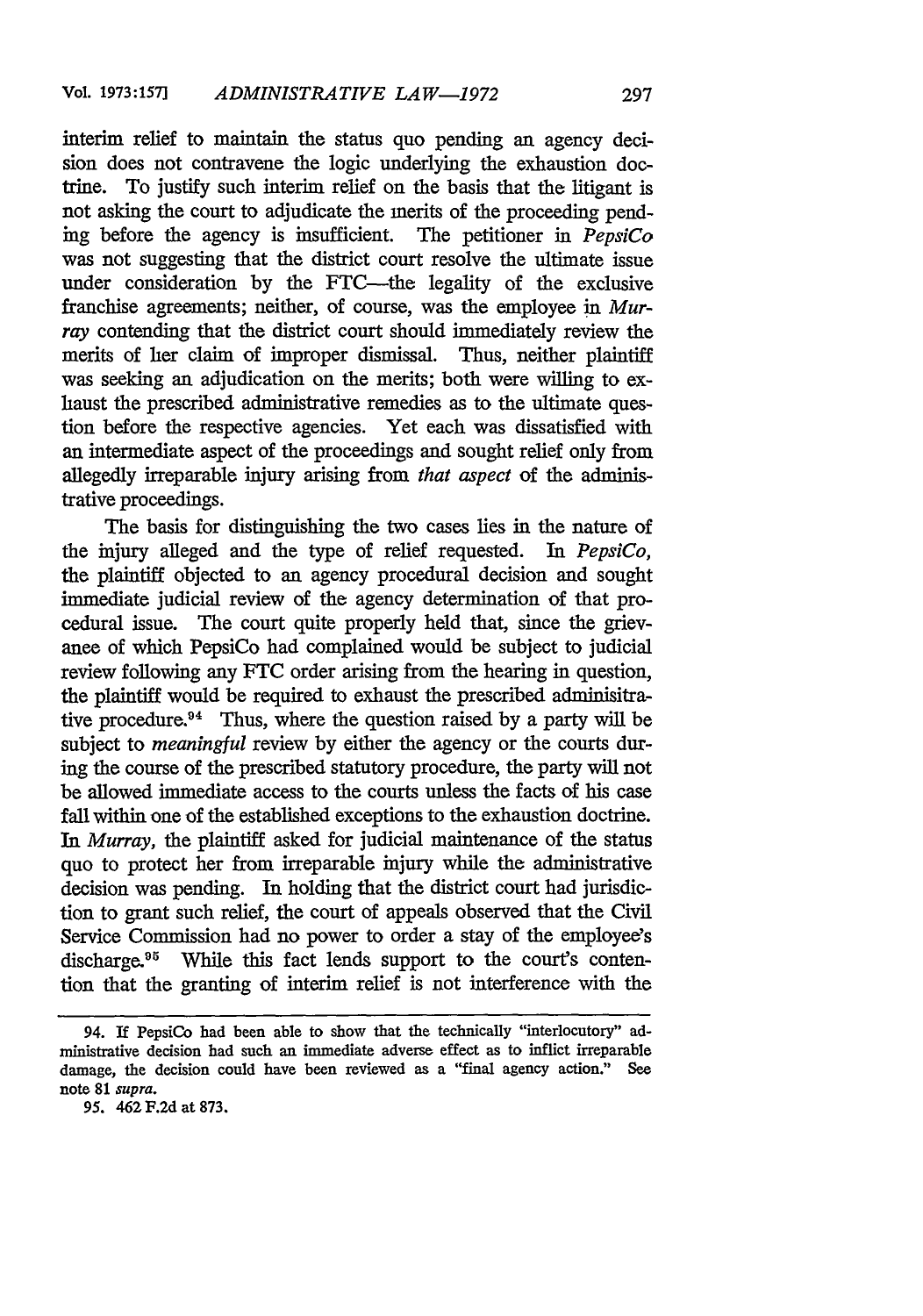administrative process and thus not in contravention of the rationale for the exhaustion doctrine, it is also clear that a court may grant interim relief to maintain the status quo without contravening the exhaustion doctrine even where the agency has the power to grant such relief and has declined to exercise it.<sup>96</sup> Admittedly, if the administrative agency in *Murray* had possessed the power to maintain the status quo, access to the district court would have been denied until the employee had sought and been denied the requested relief from the Commission;<sup>97</sup> however, the district court would then have had the power to grant such relief. In each situation the relief would be justified as a protection of potential judicial review jurisdiction. Moreover, the issuance of relief in the latter situation is no more in contravention of the exhaustion doctrine than in the former.

#### **CONCLUSION**

Where an agency has no power to grant interim relief in order to maintain the status quo and thus prevent irreparable damage while the final outcome of the administrative determination is uncertain, the available administrative remedies have been exhausted. Likewise, where the administrative agency has declined to exercise its power to grant interim relief to prevent irreparable injury, the petitioner has no further administrative remedies to exhaust *vis-a-vis* the harm alleged.98 The exhaustion doctrine implies that there must be an available administrative procedure to be followed. If there is none, it is no violation of the exhaustion doctrine for a party to seek relief in a district court.<sup>99</sup> The Supreme Court has termed the power of a court to stay administrative action pending judicial review as part of

*<sup>96.</sup> See, e.g.,* Osmond v. Riverdale Manor, Inc., 199 F.2d 75 (4th Cir. 1952); Avon-Dairy Co. v. Eisaman, 69 F. Supp. 500 (N.D. Ohio 1946).

<sup>97.</sup> *Cf.* Ensey v. Richardson, 469 F.2d 664 (9th Cir. 1972).

<sup>98.</sup> *See* Murray v. Kunzig, 462 F.2d 871, 875 n.12 (D.C. Cir. 1972).

<sup>99.</sup> If the denial of interim relief could be shown to cause substantial irreparable damage, the decision could be subject to immediate judicial review on the ground that as to the harm alleged the administrative remedies have been exhausted, and thus the denial of interim relief was a final agency action subject to immediate judicial review under section 10(c) of the APA. Jaffe contends that the granting of interim relief in such situations contravenes neither the exhaustion doctrine nor section 10(c) of the APA since the petitioner is not seeking review of the agency's denial of interim relief but rather is asking the court to issue its own relief. **JAFFn** 668 n.70. This distinction is important, since in the latter situation the court would be less constrained to defer to the previous agency findings as to the propriety of granting the interim relief, presumably according to the *Virginia Petroleum Jobbers* test. See notes 33-34 *supra* and accompanying text.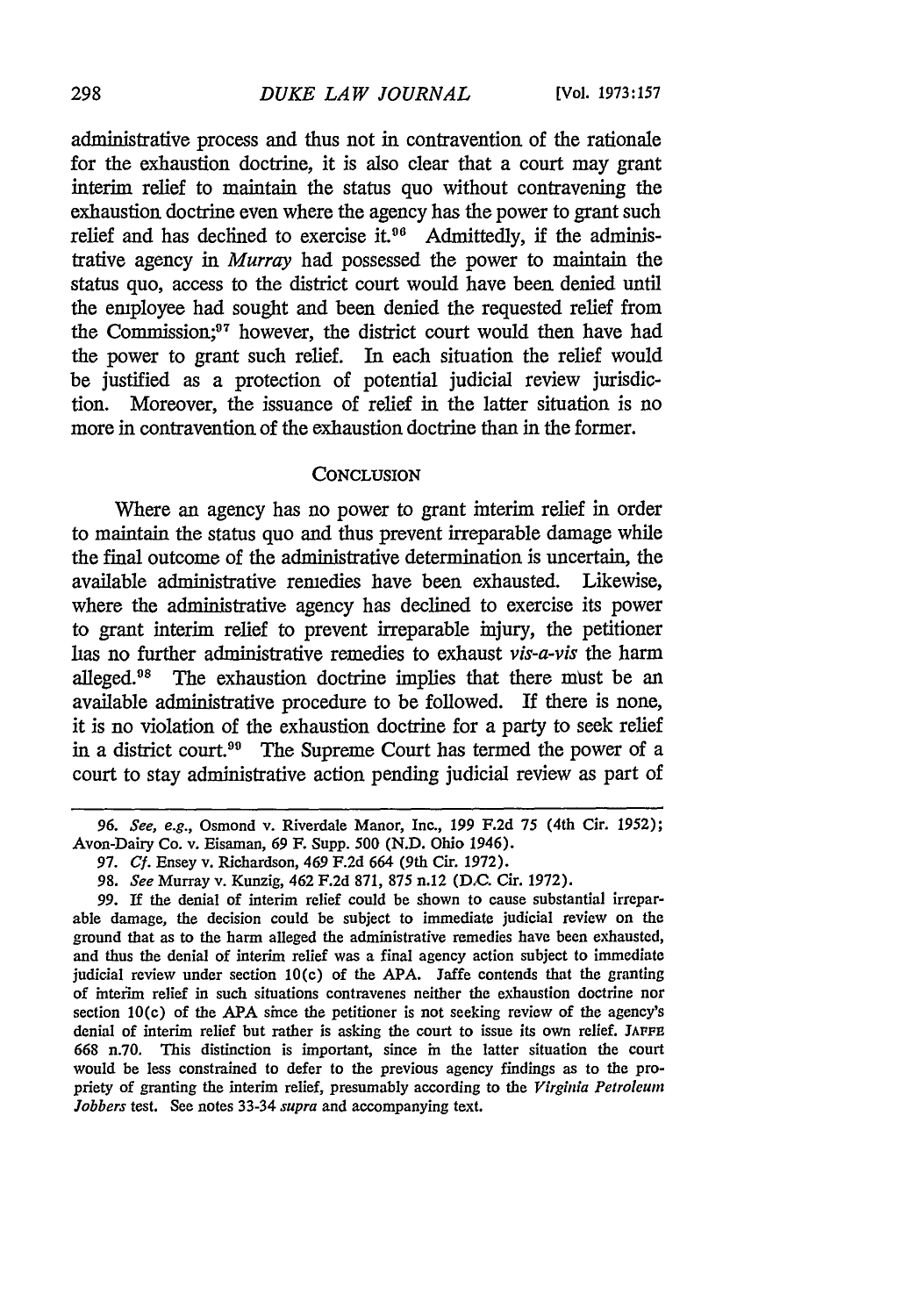the courts' traditional equitable powers, justified as a means of protecting the courts' jurisdiction.<sup>100</sup> As stated, a court should not require exhaustion of administrative procedure if such procedure offers no meaningful remedy for the harm asserted. Immediate review should be granted, whether justified in terms of a final agency action or in completion of exhaustion, since the harm alleged, by definition, will not be subject to meaningful review at a later time. Thus, in such a case, by granting immediate review the court is protecting its jurisdiction (or that of the court system as a whole). Seen in this light it becomes apparent that the granting of interim relief to maintain the status quo pending the administrative decision likewise serves to protect the courts' jurisdiction, and can be justified as part of a court's traditional equitable powers when not specifically authorized by statute. In sum, the requirements of exhaustion preclude immediate recourse to the courts for an adjudication of the merits of either the ultimate issue facing the administrative agency or an interlocutory agency decision, unless the factual circumstances of the case are such as to bring it within one of the recognized exceptions to the exhaustion doctrine.<sup>101</sup> However, a technically interlocutory decision may have such an immediate and adverse effect as to be a "final agency action" reviewable under section 10(c) of the APA. Moreover, where a plaintiff seeks interim relief to maintain the status quo pending a final administrative determination, the district court has the power to grant such relief in appropriate cases to prevent irreparable injury.<sup>102</sup>

Although the power to grant interim relief pending a final administrative determination has been specifically recognized in several circuits, $103$  and its existence has been strongly implied by the Supreme Court,  $104$  other courts have not accepted the doctrine.<sup>105</sup> Such courts have justified their holdings on the grounds that the granting

105. Osmond v. Riverdale Manor, Inc., 199 F.2d 75 (4th Cir. 1952); Johnson v. Postmaster General, 330 F. Supp. 1058 (D. Md. 1971). *See also* Murray v. Kunzig, 462 F.2d 871, 880-83 (D.C. Cir. 1972) (dissenting opinion).

<sup>100.</sup> Scripps-Howard Radio, Inc. v. FCC, 316 U.S. 4, 9-10 (1942).

<sup>101.</sup> See notes 16-23 *supra* and accompanying text.

<sup>102.</sup> If the decision is deemed "final," the exhaustion requirement has been fulfilled. *See* note 81 *supra.*

<sup>103.</sup> Murray v. Kunzig, 462 F.2d 871 (D.C. Cir. 1972); Schwartz v. Covington, 341 F.2d 537 (9th Cir. 1965); West India Fruit **&** Steamship Co. v. Seatrain Lines, Inc., 170 **F.2d** 775 (2d Cir. 1948).

<sup>104.</sup> **FTC** v. Dean Foods Co., 384 U.S. 597, 604 (1966); Arrow Transp. Co. v. Southern Ry., 372 U.S. 658, 671 n.22 (1963).